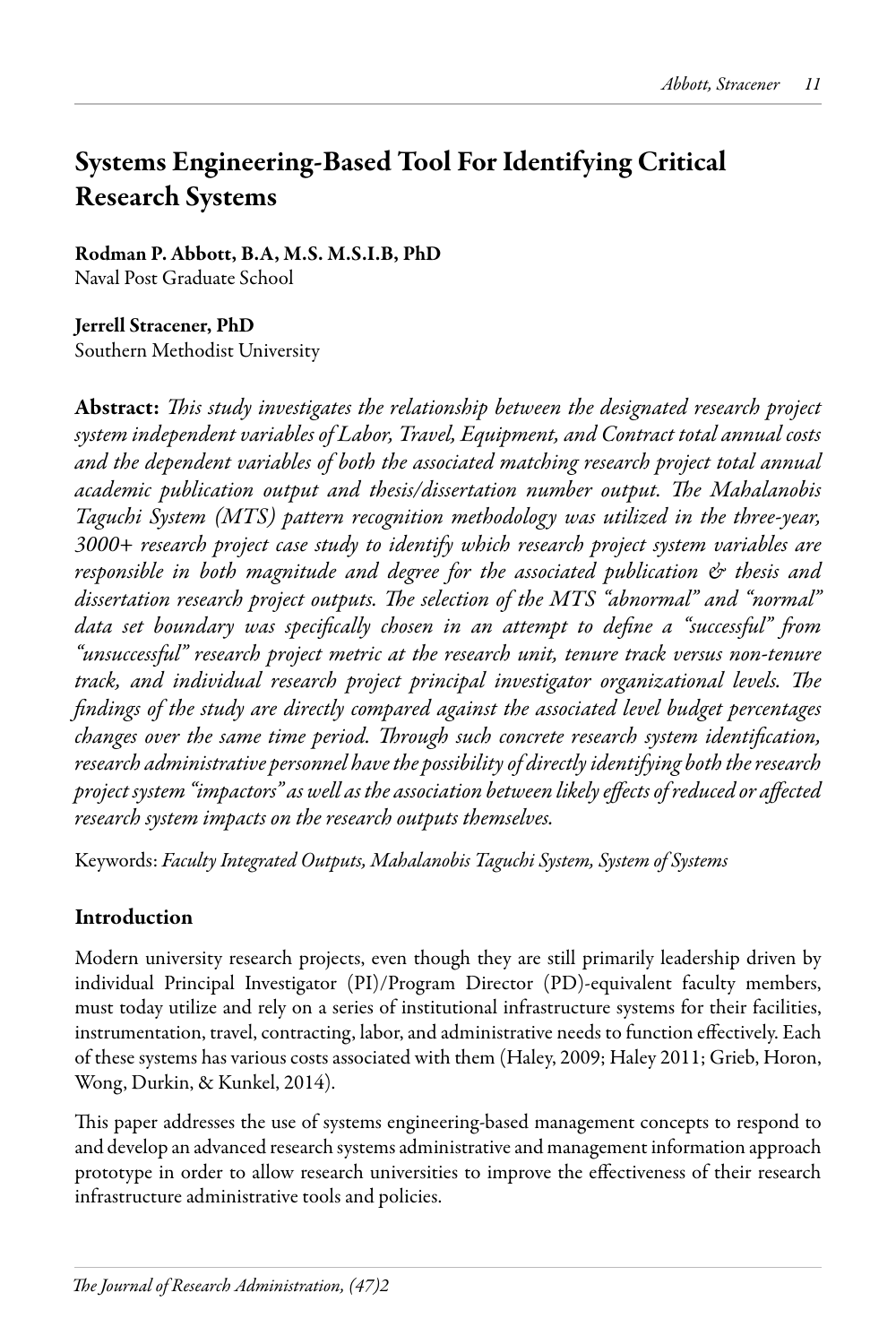The International Organization of Standards (ISO) Subcommittee on Software Engineering  $(SC/7)$  developed the current measurement standard for software measurement processes. "This International Standard identifies the activities and tasks that are necessary to successfully identify, define, select, apply and improve measurement within an overall project or organizational<br> $\frac{n}{\epsilon}$  (FO 2007) II and interval administrative formulational IEC 15939) uses the terminology of software engineering, it is explicitly meant to also refer to systems engineering (Frenz, Roedler, Gantzer, & Baxter, 2010). ISO/IEC 15939 is also defined in terms of fields of application. In the context of a university research administrative organization, one of the fields of application, "by a supplier to implement a measurement process to address necessary measurement needs of a research university administrative component organization<br>(ISO/IEC 15939 2007)  $r_{\text{rel}}$ measurement structure" (ISO, 2007). However, while this standards title (referred to as ISO/ specific project or organizational information requirements" can be seen as representing the (ISO/IEC 15939, 2007).

Of note, ISO/IEC 15939 is not a library of measurements nor does it provide any recommendation on which measures apply to an individual project of organization. It merely defines a process supporting the construction of defined and tailored measures for an organization's individual From an original management perspective, ISO/IEC 15939 also details the steps necessary of steps necessary necessary on which measures apply to an individual project or organization. It merely defines a process requirements.

From an organizational management perspective, ISO/IEC 15939 also details the steps necessary for an organization to ensure that their measurement processes are optimized to form a set of  $\epsilon$ 1 depicts this process, including the four fundamental measurement task activities. 1 depicts this process, including the four fundamental measurement task activities. "requirements" to ensure the maximum utilization of these same measurement processes. Figure



#### PSM VERSION 6.2-1

*Figure 1.* ISO/IEC 15939 Measurement Process Model. (From ISO/IEC 15939, 2007)

**SR49** International A Professional Society, Educating and Supporting Research Administrators Around the World<br>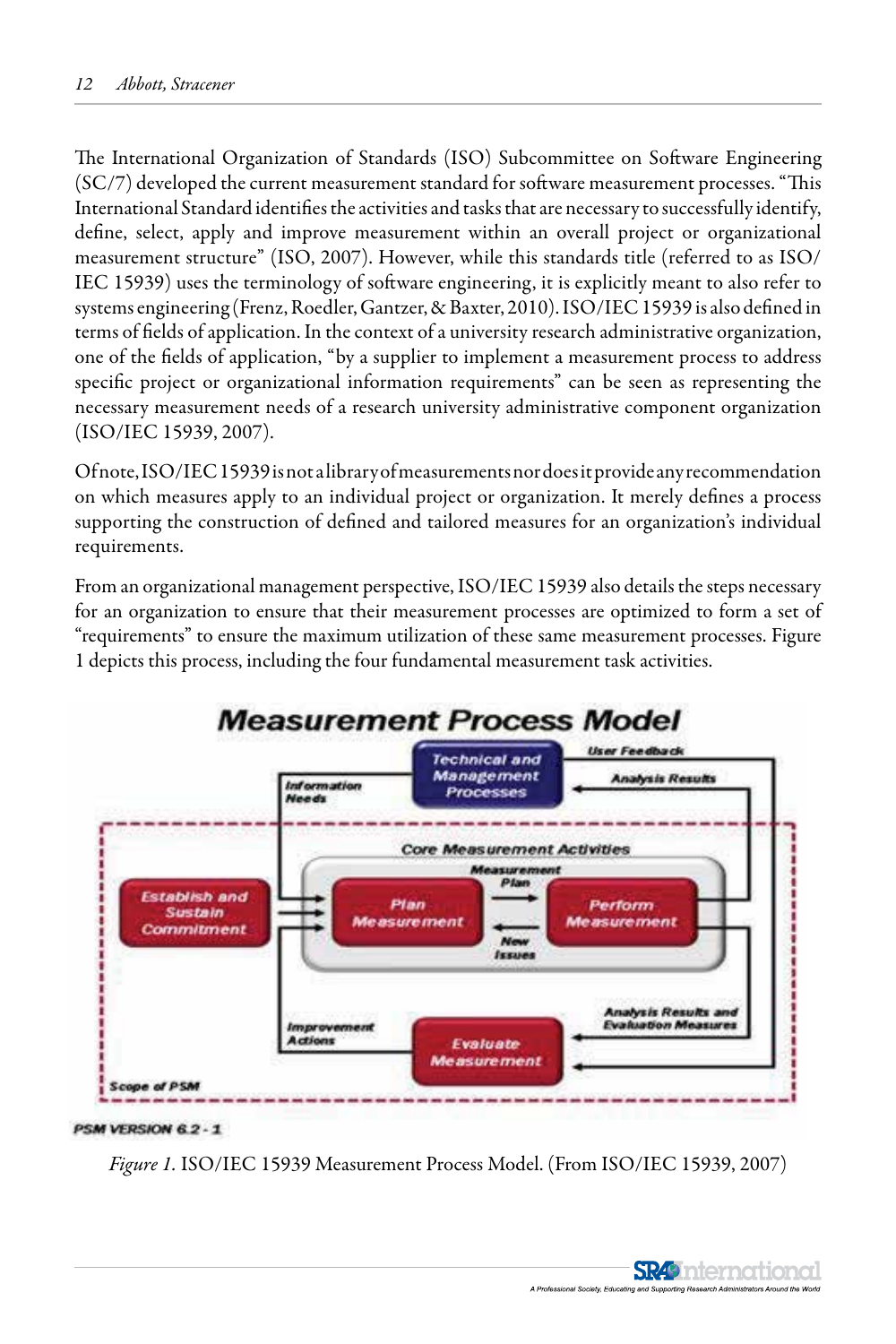## *Institutional Background*

Between 2009 and 2012, the Naval Post Graduate School (NPS) experienced an unprecedented growth rate exceeding thirty percent annually in its research funding. From ~\$75M in 2009 to over ~\$150M in 2012; the bredth and scope of research work done at NPS increased dramatically (NPS, 2014). Such growth was not without its problems, however. Several major new research program investments failed to achieve their intended results and goals. A root cause analysis was conducted at the project level by the Chairs and Dean of the associated schools. Additionally, several internal and external reviews were conducted of both institutional research project acceptance and research project review processes. As a consequence, the top level research management and administrative level organization at NPS, the Research and Sponsored Programs Office (RSPO), began exploring possible additional technical and management processes in order to assist in preventing such similar occurrences from occurring again.

As a result of these technical and management process actions, the RSPO has adopted a multipronged institutional approach to managing the acquisition of key information required for support, improvement, and strategic planning for critical research activities. These include: (1) the development, formation, and maintenance of an institutional work acceptance policy and joint academic, research, and leadership committee to monitor and serve as a senior decision body for research program acceptance according to the institutional strategic plan; and (2) the development, formation, and maintenance of an evolving research system, staff, and project research output measurement information construct. This latter element will form the major portion of this paper.

## *Research Administration Background*

Education, research, and services constitute the three major responsibilities of universities (Boyer, 1996). Because of the inherent complexity of optimizing and simultaneously balancing these three different mission areas, the resultant university structure that results from it is one that requires a critical, evolving, and well thought out management process. This would include the specific research management structure employed (Bosch & Taylor, 2011; Pettigrew, Lee, Meek, & Barros, 2013). Furthermore, in selecting the elements necessary in formulating the elements of this research management structure, Mintzberg (1979) lists four generic parameters, including an information based decision making system as being necessary (Haines, 2012).

With respect to this decision making system Kirkland (2008) notes "a system to identify any emerging problems at an early stage" as being critical. Taylor (2006) also supports this concept by stating that research management administration should be seen as "encouraging, supporting and monitoring" project entities.

The general advantages of developing a systematic information based measurements tool basis as a tool for research administration are not new. Haines (2012) has pointed out that their use includes establishing and oversight of research business processes, defining responsibilities, controlling expectations, driving team motivations, assessing research staff performance, as well as upgrading tools for both research decision making and prioritization.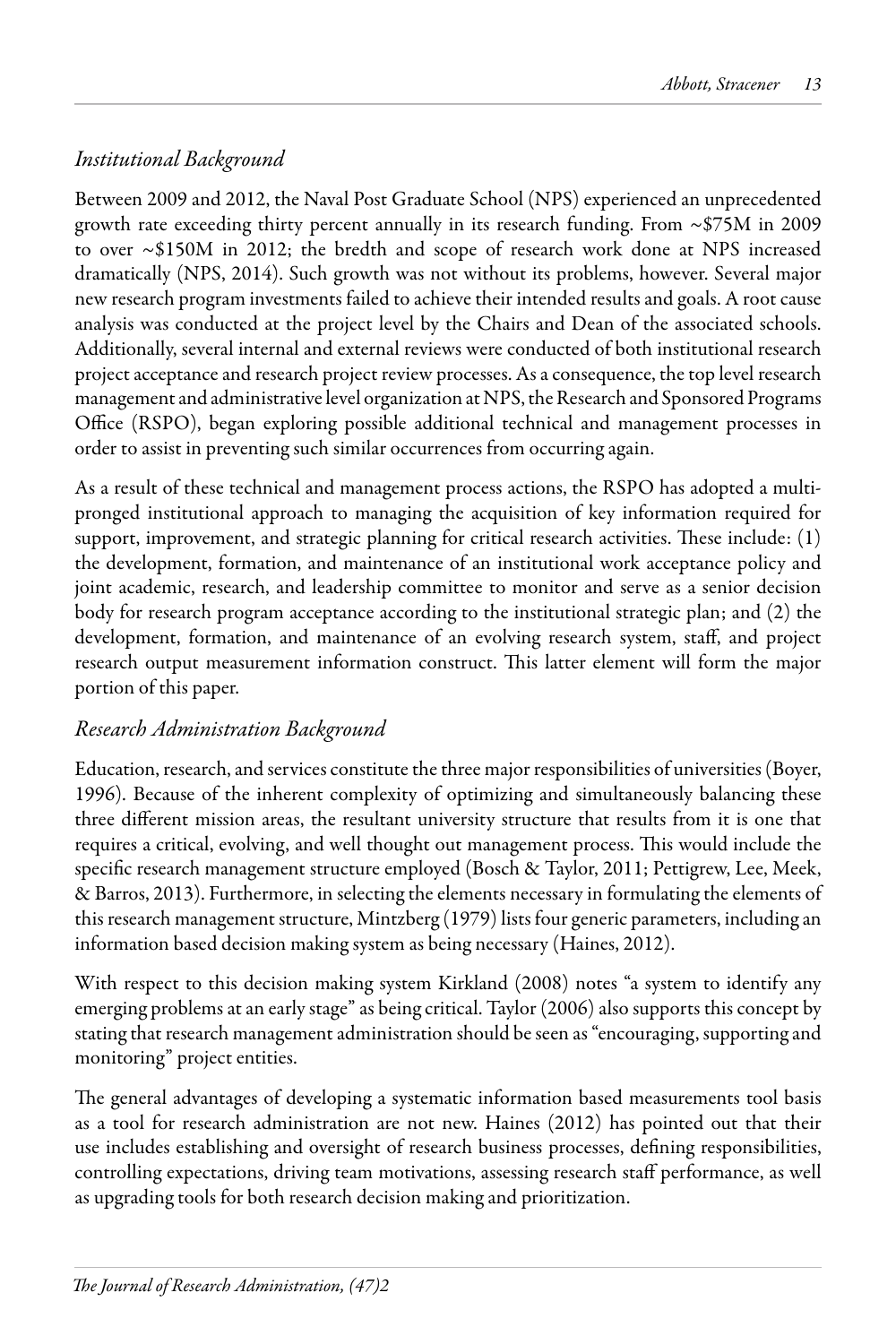While many research administrative organizations use various information measurement constructs as a key portion of their overall responsibility, as Nguyen, Huong, and Meek (2015) point out, "the need for an effective, evidence-based metric standard that captures the complexity of the (Research Management) field remains unmet."

As Nguyen et al. (2015) have also pointed out, universities typically use an amalgam of publication information, peer review, or a combination of the two former to quantify research personnel outputs at the individual principal investigator, department, or school levels. This combination, or bibliometrics, includes such elements as impact factors and/or citation rates. While there are both pro arguments (Taylor, 2011) and contra arguments (Adams, 2009) to the use of bibliometrics, the inclusion of specific system derived information directly relevant to the integrated System of System (SoS) research project outputs has, to the best of the authors' knowledge, not been attempted for inclusion.

### *Literature Review*

Cost functions as almost a universal sanctioned means of exchange and value throughout communities (Newlyn, 1978). Investments in a particular quantity, whether it be equipment, labor, project, etc., can all be associated with the appropriate process if there is an accurate accounting system to assign "cost" in dollars to these processes and interactions (Langford, 2012). The system engineering usage of cost constituting the basis for modelling is also well known (Boehm et al., 2000; Blanchard, 1998).

Any performance management information system which has the capability to actively predict performance, must also meet two additional criteria: (1) it must have a program management framework; and (2) it must also have a procedural framework (Folan & Browne, 2005). The numeric basis of cost makes it attractive as many other gauges of systems measurement (Beamon, 1998). Beamon (1998) also concluded, however, that it is improbable that a unitary performance measure like cost will be sufficient, hence a conglomerate of performance measures is demanded for precise assessment.

The need to further classify research university project performance measures as they relate to performance information management is apparent from the fact that effective performance information management involves more than merely quantifying usefulness or benefit as the produced outcome of any organizational undertaking (Macbryde & Mendibil, 2003). Monitoring the processes responsible for those outcomes themselves is equally as important in order to influence the determination of the usefulness or benefit (Busi & Bitici, 2006). The outcome-process difference is also related to a 'systems' view of research university organizational functioning, in that the effectiveness or performance of the organizational system in question will itself then be a nascent property of interaction and processes between which and within which all elements that comprise the system as a whole may function (Atkinson, Waterhouse, & Wells, 1997).

Systems engineering (SE) involves the utilization of multiple academic disciplines to integrate various concepts "encompassing a wide range of engineering fields and associated analytical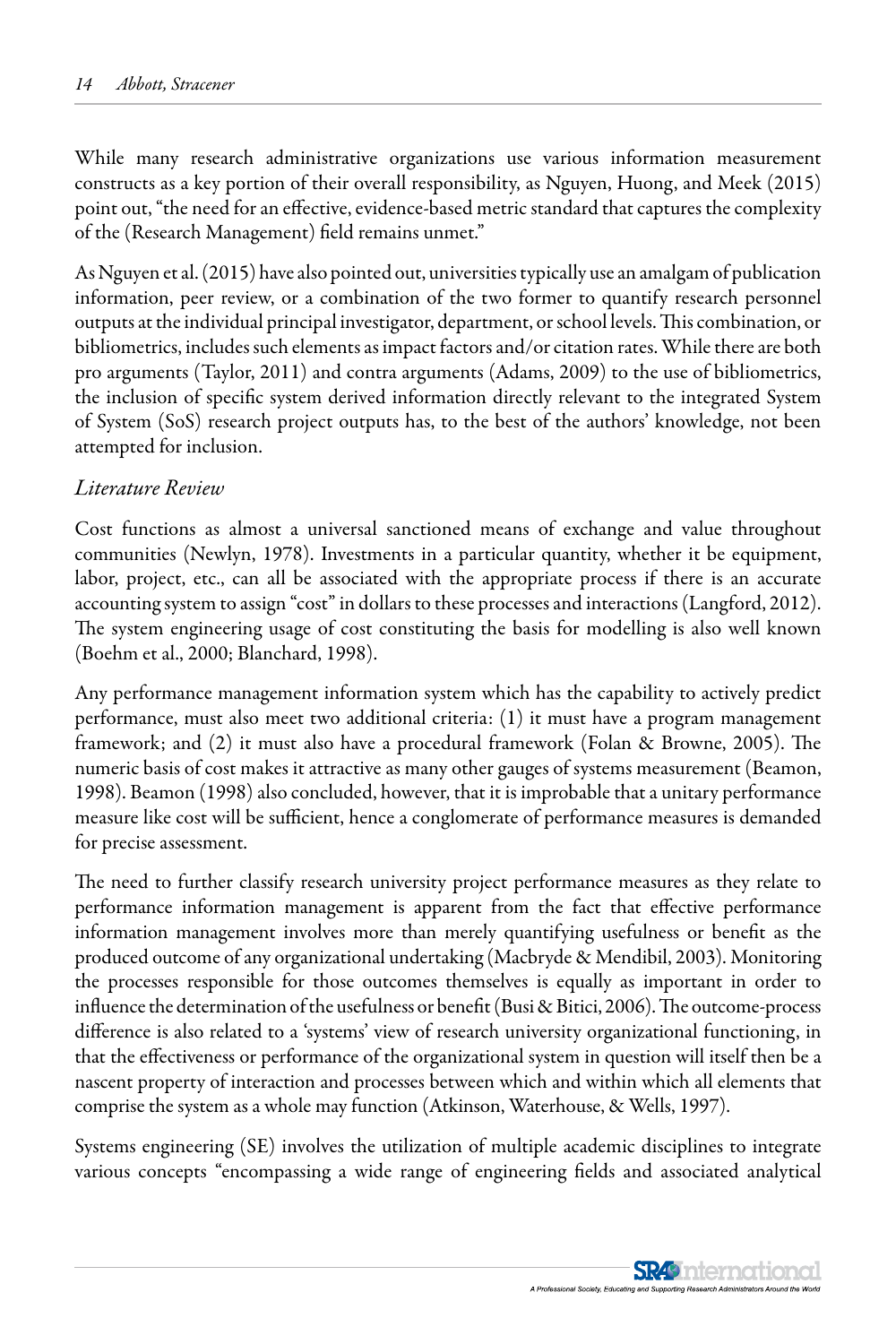thought processes" (Kossiakoff & Sweet, 2003). It further defines an overall 'systems' thinking to consider the broader perspective that embraces a systems perspective as well as the interaction and integration of individual parts (Cowan, Allen, & Mistree, 2006; Haskins, 2006). Systems Engineering also bears a strong resemblance to an implementation of General Systems Theory in that the "general nature of a complex problem is to find a solution using systems ideas and principles" (von Bertalanffy, 1962).

Gorod, Sauser, and Boardman (2008) suggest that there are eight measures (focus, boundaries, problem, structure, goals, approach, timeframe, and centricity) to compare system versus SoS engineering approaches. If the focus is on an integrated system, boundaries are dynamic in nature, problems tend to be of an emergent nature, structures of the organization are best described as a network, goals are pluralistic, timeframes are continuous, the nerve center of the organization is a network itself, then a SoS SE approach would be considered the better alternative (Gorod, Sauser, & Boardman, 2008).

DeLaurentis and Callaway (2004) define a SoS as "the combination of a set of different systems [that] forms a larger system of systems that performs a function not performable by a single system alone." In the context of a university research administration application, however, the definition by Jamshidi (2009) as "an integration of a finite number of constituent systems which are independent and operable, and which are networked together for a period of time to achieve a certain higher goal" seems to serve the present application best.

To be considered as a SoS, there are at least five identified traits: "operational independence, managerial independence, emergent behavior, evolutionary development, and geographical distribution" (DeLaurentis, 2007; Boardman, DiMario, Sauser, & Verma, 2006). Maier (1998) interprets operational independence as: "if the SoS is disassembled into its component systems, the components systems must be able to usefully operate independently." Managerial independence is defined similarly as: "the component systems not only can operate independently, they do operate independently."

In summary, a SoS executes both tasks and designs that cannot and are not either inhabiting any single constituent system (Engell, 2014). These functions are the nascent constituent elements of the total SoS itself and may not be confined to any single constitutive system. The foremost functions of the SoS emerge and are in turn satisfied by the SoS (Maier, 1998). Hence, SoS are comprised of multiple systems that are each managed and operated independently. At the SoS level, they deliver additional benefits. The enterprises at the systems level are all seen to have managerial and operational independence. Together, however, the individual component systems collaborate to develop and operate the SoS (Maier, 1998).

The current state of NPS research administration operations is seen to be requiring a more developed research output measurement information construct. NPS is not alone in this regard (Nguyen et al., 2015). A systems engineering-based method of analysis offers us one possible way to gain additional perspective into the many complexities observed in managing a research university construct by providing an additional dimension through which to view research conduct.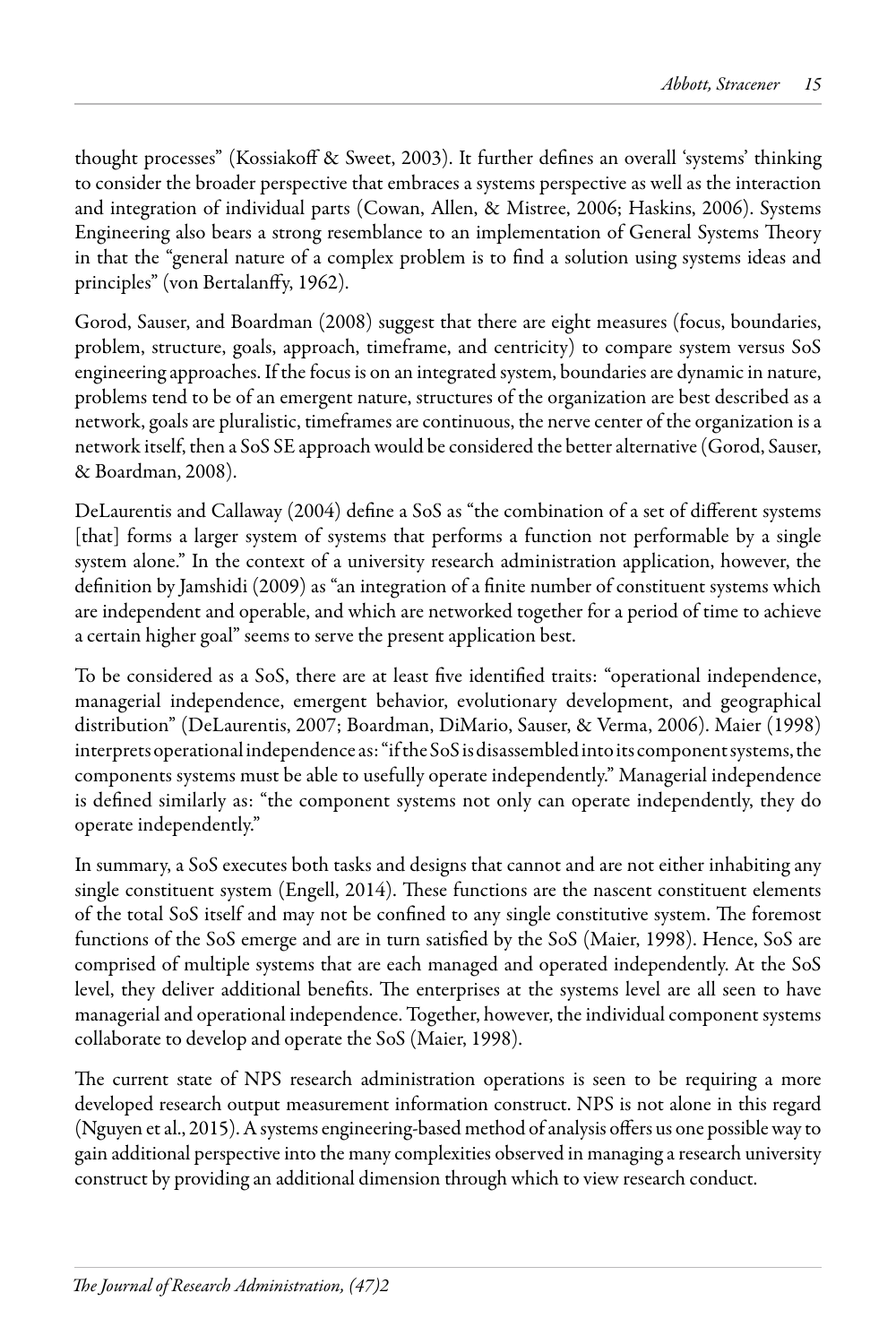### Method

At NPS, the increased fidelity of individual research project financial data has provided valuable spending pattern accounting information. It was not until 2011, however, that questions arose whether the individual total annual system cost structure items afforded by use of the institutions Kuali Financial System (KFS) (labor, equipment, etc.) may be treated as representative of the individual systems they originate from in order to possibly afford additional insight into NPS RSPO research operations (Kuali, 2014). This further implied that a possible new integrated RSPO planning and control information mechanism could be constructed, utilizing continuous process measurement techniques to track the state(s) of the system(s) variance trends.

The detailing of research project total expenditures as broken down by labor, equipment, travel, contracting, and "indirect" costs is conceived as five operational and managerial independent systems functioning as a SoS. Labor, Equipment, Contracting, Indirect, and Travel are all individually operationally separate and managed organizational entities. This includes their "input personnel, hardware requirements, software requirements, facility spaces, office policies, and in house documents that interact substantially through processes, feedback, and boundaries" (INCOSE, 2006). The outputs from each system, with the exception of Indirect, include "specifically different qualities products, properties, characteristics, functions, behaviors, and performances" (INCOSE, 2006). The individual system elements (Labor, Equipment, Travel, and Contracting) are all "managerial and operationally independent elements" (Boardman et al., 2006). They also possess the traits of "emergent behavior and evolutionary development" (DeLaurentis, 2007). Geographical distribution of elements may be more problematic. The individual system offices are physically co-located within a ½ square mile area, however, the geographical network responsible for the core policies and procedures governing each individual system are nationwide (DeLaurentis, 2007).

Knowing one measure regarding a system presages a degree of comprehension of an alternate measure of the system (Kuhn, 1962). Systems engineering 'integration' could be defined as the act of 'combining two different knowledge representations together' (Kim & Porter, 2007). The integrative framework that is systems integration serves as a tool to analyze the anatomical basis for an item; the act of integration serving to identify both missing objects, quantities, and processes (Langford, 2007).

The use of academic faculty performance measurement tools has been the subject of the academic literature since 1961 (Gustad, 1961). The evaluation of a researcher's output is of obvious interest due to the benefits of developing criteria that are not biased or unfair in any way. If such a metric could be devised, it could serve as the basis for research project funding, faculty comparison, promotion, and management of the same (Sidiropoulos, Katsaros, & Manolopoulos, 2007). In an attempt to answer some of the drawbacks of use of such simple indices, researchers have developed a myriad of academic productivity indices based upon aggregation, time, seniority, dynamic properties, multi-dimensional, trend, etc. based metrics in that they combine mathematically other simple indexes into new ones (Garcia-Perez, 2009; Boell & Wilson, 2010).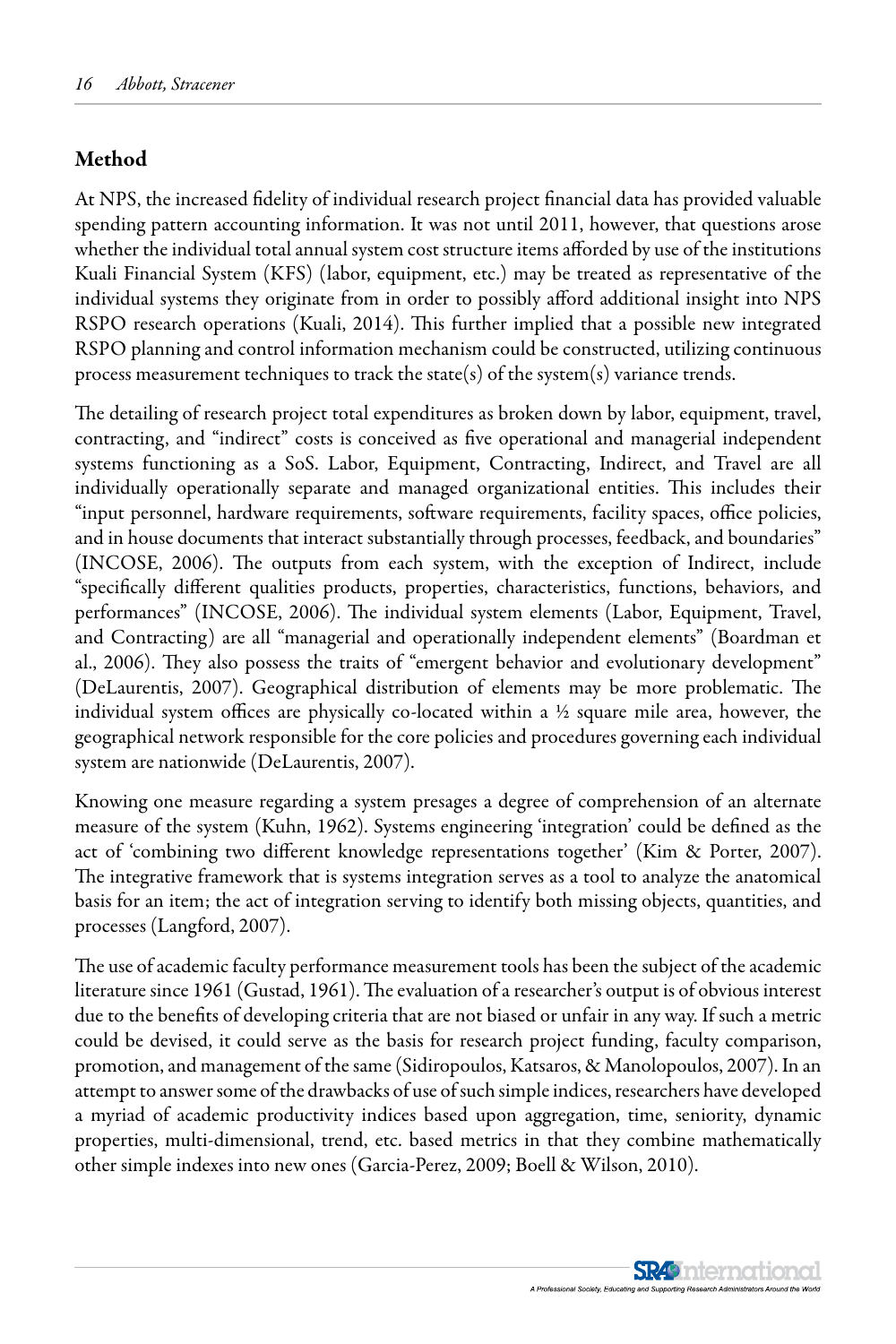In terms of evaluation of the various indices outlined above with respect to quantitatively tying results to specific process or outcome factors, there is precious little research, however. An example of such quantitative empirical analysis that could be found in the literature has been used to identify the "input-output" efficiency of Chinese universities (Chen, Shen, & Fang, 2010). The six output indicators for this study were scientific and technical awards value, academic writing, academic theses, national research projects, number of patents granted, and tech transfer income. These factors were correlated against input factors which included numbers of various staff personnel in various categories (by number) (Chen et al., 2010).

In the present case, we are looking for quantities to tie and compare directly against individual research project system costs; we will postulate the existence of a metric: Faculty Integrated Outputs. We will assume that this is composed of the digital sum of all individual research program subject area publications, presentations, reports, and citations on the one hand, and student theses and dissertation numbers for a particular funded research program within two years of the onset of program project funding. The two year figure is based upon the observed local output data. An NPS principal investigator is seen to normally publish at least one scholarly article within a two year time frame commencing after project onset. Similarly, students are seen to normally produce a M.S. degree thesis within two years of project onset. In another research university implementation, either of these two values may be different. We are also specifically including two separate categories of "FIO" in our discussion in order to recognize the dynamic yet dual nature of research administration in the university environment: between the need to publish in whichever form to meet the faculty members academic research performance milestones, and the need to balance those against the need to meet the teaching institution's requirement for passing along information to the next generation of academics/students via theses & dissertations.

The expression for the FIO variables of "Publications", and "Dissertation & Thesis" outputs generated are clearly terms for "performance" as, in totality or individually, they are commonly accepted metrics of functionality (Langford, 2012). The measurement of them are also assumed to be "continuous and quantifiable" (Langford, 2012). The individual performance metrics are also seen to be impacted by both temporal changes and events. While they are also each individually discrete, we also will make the assumption that we may manipulate them mathematically as a means of determining a total FIO quotient for each faculty member, department, school, Center, or institute. This approach is common in Academia. Several authors, as stated above, have attempted to identify various mathematical constructs (ex: h-index, m-index, relative value unit, academic readiness level, etc.) (Iyengar, Wang, Chow, & Charney, 2009; Thompson, Callen, and Nahata, 2009; Mezrich & Nagy, 2007). None of these expressions, however, is intended to constitute a single "determinator" in that one citation, publication, or thesis is any more valuable than any other, just that we will make the assumption that they may be manipulated mathematically as a means of quantifying and discovering relationships between FIO and any other research administrative developed metrics.

Before displaying several FIO and other critical example FIO data, a status review will be conducted with respect to the characteristics of the presumed model that has been proposed. A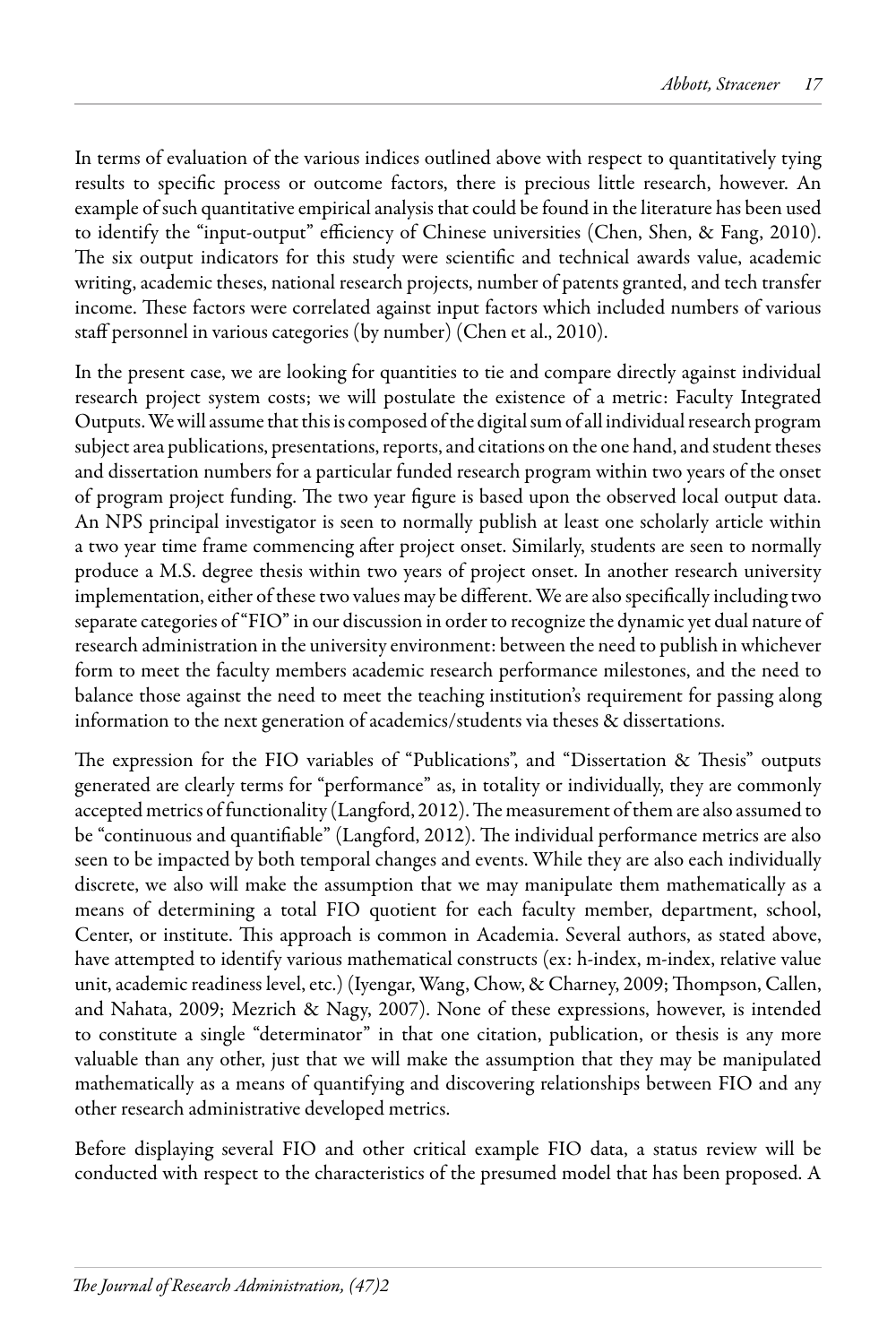postulated multiple input (assumed four independent variable-labor, travel, equipment, contract) single output(s) (Faculty Integrated Output-Dissertation & Thesis or Publication) model. What we do not have at the moment is more than a general theoretical idea of how the independent variables should interact in order to produce a predictive trend of how the individual NPS researcher and research groups "products" should evolve. The next question is obviously, why the concern? There are computationally effective methods available to the research administration community that can optimize such "black-box models" with undetermined structurally complex interactions. Neural Networks and genetic algorithms are but two possible examples. In order to narrow down the mathematical analysis approach further, we should consider what exactly are the attributes of the FIO product that we are looking for? The insight developed from the FIO use is meant to motivate deeper involvement in both discovering as well as fixing the issues brought to light through their use. Secondly, given the scope, breadth, and multiple interaction pathways experienced by all research projects at a university, one would like to believe that the widest possible search process done in order to find the best near-optimal solution would seem to be appropriate. As the introduction of a new FIO metric is also expected to be continuous, the solution space for any research group FIO trend data is expected to evolve over time. For example, if the labor system cost solution factor evolves as a more important component of a total FIO data for one research group versus another over time, this in itself provides motivation for determining the reasons why. How the FIO would also be implemented into the day to day operations of the research administrative organization is also important. We are not talking about a requirement to generate instant and complex time sensitive solutions. We are talking about the incorporation of data over long periods of time wherein the individual "optimal FIO solution" from one research entity is combined with other metrics under the watchful eyes of presumably very experienced and trained research administrative personnel before any decisions are made. Lastly, as all system independent variables are tracked as cost components, which individual system components (and combinations thereof) play the largest role in research projects  $X$  or research groups  $Y$  work should be easily available (i.e., the ability to choose and adapt other functional constraints on the functionality of the problem solution should be easily adaptable) for research administration observation.

### *Research Questions*

In the context of university research administration, the specific research questions are:

- 1. May a research institution develop a mathematical computational analysis method linking the independent system variables of Labor, Travel, Equipment, and Contracts on the one hand, and the dependent variable of FIO on the other?
- 2. Provided we are successful in (1.), what increased situational awareness does the analysis of the Systems to FIO data provide research administrators?

### *Chosen Computational Method*

There are several basic computational analysis options available to analyze the above quantitative multi-variate data. The authors have chosen to use the Mahalanobis-Taguchi System (MTS) (Taguchi & Jugulum, 2002) analysis technique for this proof-of-concept trial. In the setting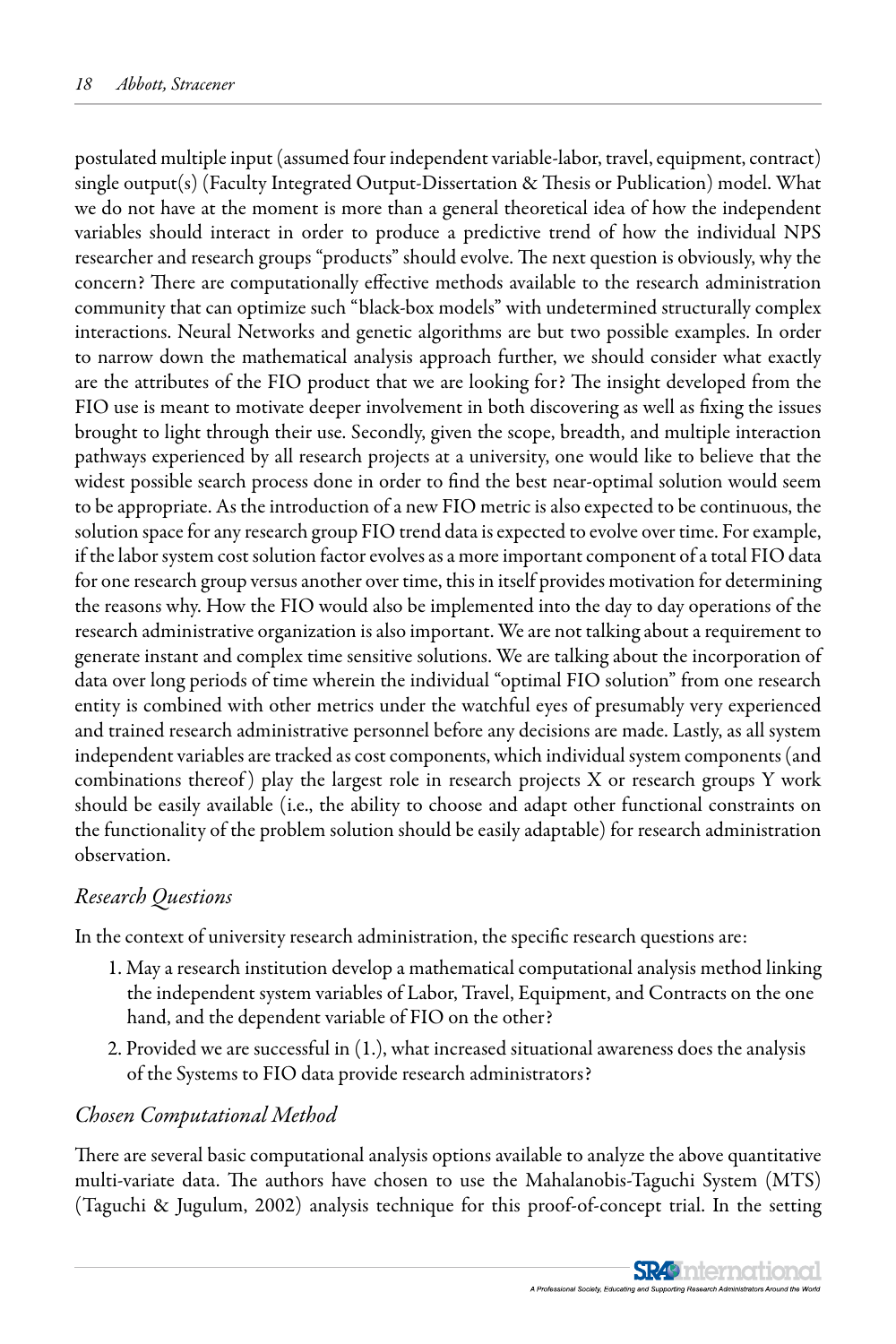of research administration operations, MTS has been shown to offer a number of important advantages over other computational analysis methods: (1) it offers the possibility of independent variable reduction; (2) it can identify both "abnormal" and "normal" data sets; (3) the degree of "abnormality" can be measured relatively simply; (4) it requires no assumptions as to the distribution form for the data; (5) the controls governing what is "normal" and what is "abnormal" can be easily changed and the effects viewed; and (6) it is not computationally complex (Kumano, Mikami, & Aoyama, 2011; Holcomb, 2016).

MTS is comprised of four stages. Performing a multivariate analysis utilizing MTS requires the obligatory data. Once the data is obtained, including all variables that can influence any outcomes, the researcher must determine the parameters of "normal" versus "abnormal" data. From these separate identities, a Mahalanobis Space (MS), composed of the differentiated Mahalanobis Distances (MD) for each sample, is calculated. The MD represents a scaled distance of all variables delineating the correlation between each. Two calculation methods are known for determining MD: (1) Inverse Matrix Method; and (2) Gram-Schmidt Orthogonal Process (Taguchi & Jugulum 2002). The Inverse Matrix Method (IMM) will be used in this work. The IMM is described in Equation 1.

1. 
$$
MD_j = Z'_{ij} C^{-1} Z_{ij}
$$

 $MD_j$  is a squared distance and  $Z_{ij}$ , shown in Equation 1, is the standardized vector,  $Z'_{ij}$  is the transpose of the standardized vector, and  $C^{-1}$  is the inverse of the correlation matrix of the data.

2. 
$$
Z_{ij} = (X_{ij} - m_i) / s_i
$$

 $X_{ij}$  is the data,  $m_i$  *is* the mean of a specific column, and  $s_i$  *is* the standard deviation.

In stage two of MTS, the MDs for the abnormal group are calculated and compared to the normal group values. To calculate the abnormal MDs, the standardized vectors must be standardized using the mean and standard deviation from the normal group. Also, the correlation matrix and inverse correlation matrix come from the normal group as well. The abnormal threshold is validated if the MDs for this group have higher values than for the healthy group.

The third step in MTS is to determine all functional variables that influence the outcome using Orthogonal Arrays (OA) and Signal-to-Noise Ratios (SNRs). In MTS, an OA is a survey instrument with two identities; either the variable is present or it is not. For each run specified by the OA, MDs are recalculated. The SNRs attempts to recognize all functional variables compared to variations in the system. SNRs are calculated from the MDs of each run using Equation 3.

3. 
$$
SNR = \eta_q = -10 \log \left[ \frac{1}{t} \sum_{i=1}^{t} \left( \frac{1}{MD_i} \right) \right]
$$

Non-functional variables are removed based on the overall gain of the system. Only functional variables that increase the system's overall gain are retained. The last stage of MTS is the condition of monitoring the MD scales while applying either suitable conclusions or remedial actions based on the observed values.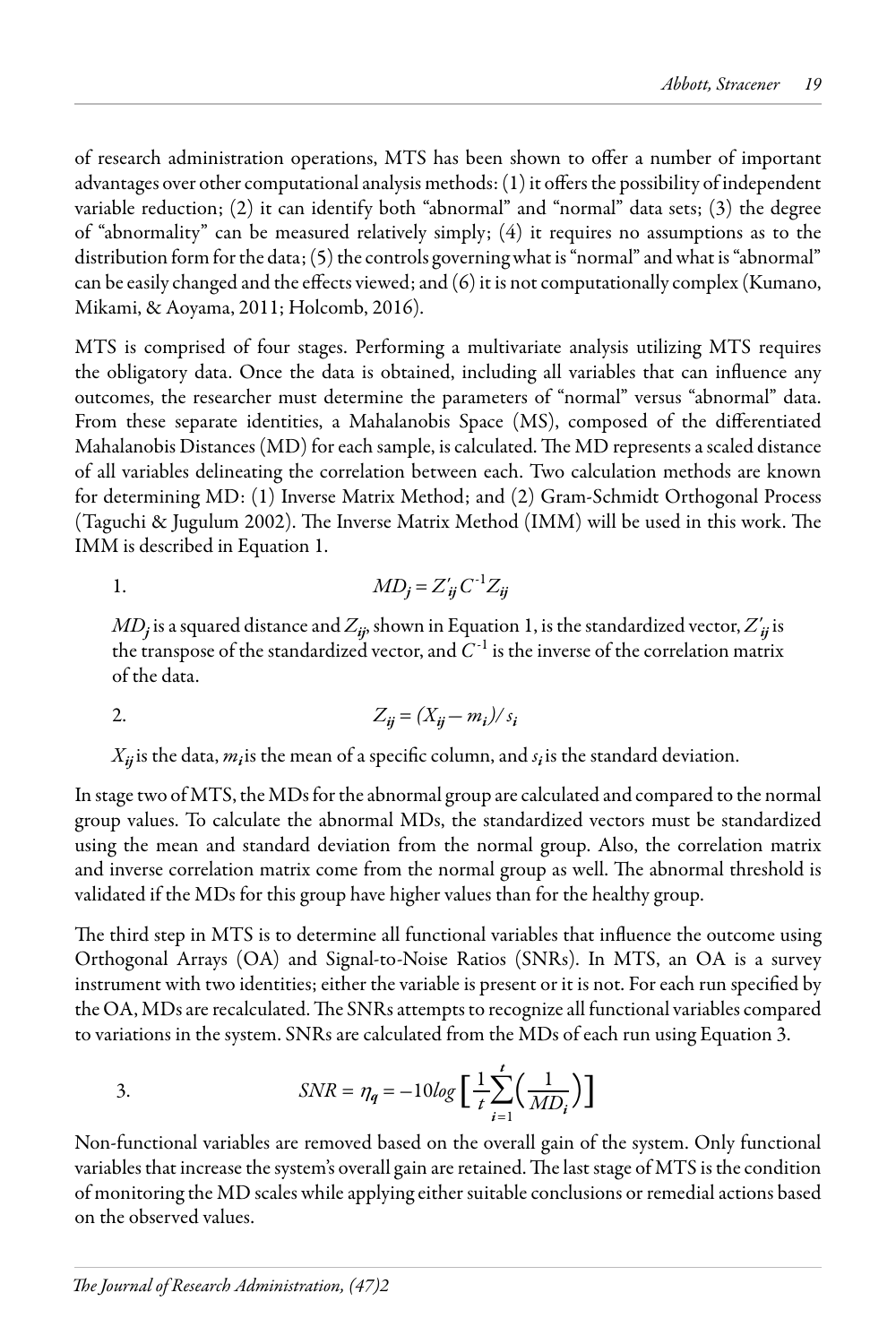In the present situation research administration case, where there are expected to be a large variation in the incidences of correlations because of the diversity of research and principal investigators as well as the individual and group small data sets, as long as we select the proper "normal" and "abnormal" groups correctly, MTS would seem to offer an initial advantage over any other technique because of the prior stated reasons. In this proof-of concept trial, we have set the initial publication and thesis & dissertation abnormal/normal differentiation data set factor boundary at zero. Thus, if the research unit (e.g., department, Center, or Institute), faculty type (e.g., tenure track versus non-tenure track), or individual principal investigator produces a publication or thesis/dissertation, it is considered "normal." If they do not, it is considered "abnormal." In future iterations, where the normal/abnormal data set boundary could be set at a non-zero quantity, as in the case of mandated research project quarterly or monthly reports, we would have to possibly modify the selection criteria to include cluster analysis or publication quantity averaging for determination of the boundary standard.

### *System Uncertainty Sources*

In the desire to link research project system costs to research project outputs of D/T numbers and Publication output, we have assumed that the expressions for system costs are capturing the true costs in total annual labor \$, travel \$, equipment \$, and contract \$ as they relate to those same outputs. How valid is this?

From work in the 1980's concerning production "technical efficiencies" (Schmidt & Sickles, 1984) we know that at least some airline companies' ability to produce "maximal output" is in the range of seventy to one hundred percent. This would also imply that there are inefficiencies on the order of zero to thirty percent. Such items as "marketing research costs", testing costs, and administrative costs are all not usually correctly costed in research project accounting (Skaife, Swenson, & Wangerin, 2013). There have also been so-called R&D "intangible" expenses identified (Siegel & Borgia, 2007) to include HW/SW, technical expertise, training programs, and customer service capability that could be left out of any research project total accounting scheme ( Johnson, 1964). Hence, we know that there are likely to be sufficient research project uncertainty components that are missing from individual or group research projects depending on whether or if these "costs" are accounted for. In an attempt to quantify the specific NPS case, Langford (2015) has calculated there may be a ~20-25% uncertainty rate in the labor cost accounting alone. To deal computationally with these cost uncertainty "noise" issues, a fifth random variable has been inserted into the MTS calculation along with the other four independent variable system costs. Because of the number of variables and the lack of any known variable interactions, the  $L8(2<sup>7</sup>)$ Taguchi Table was chosen as the orthogonal array for use in our MTS calculations (Taguchi & Jugulum, 2002).

> **SR4** International A Professional Society, Educating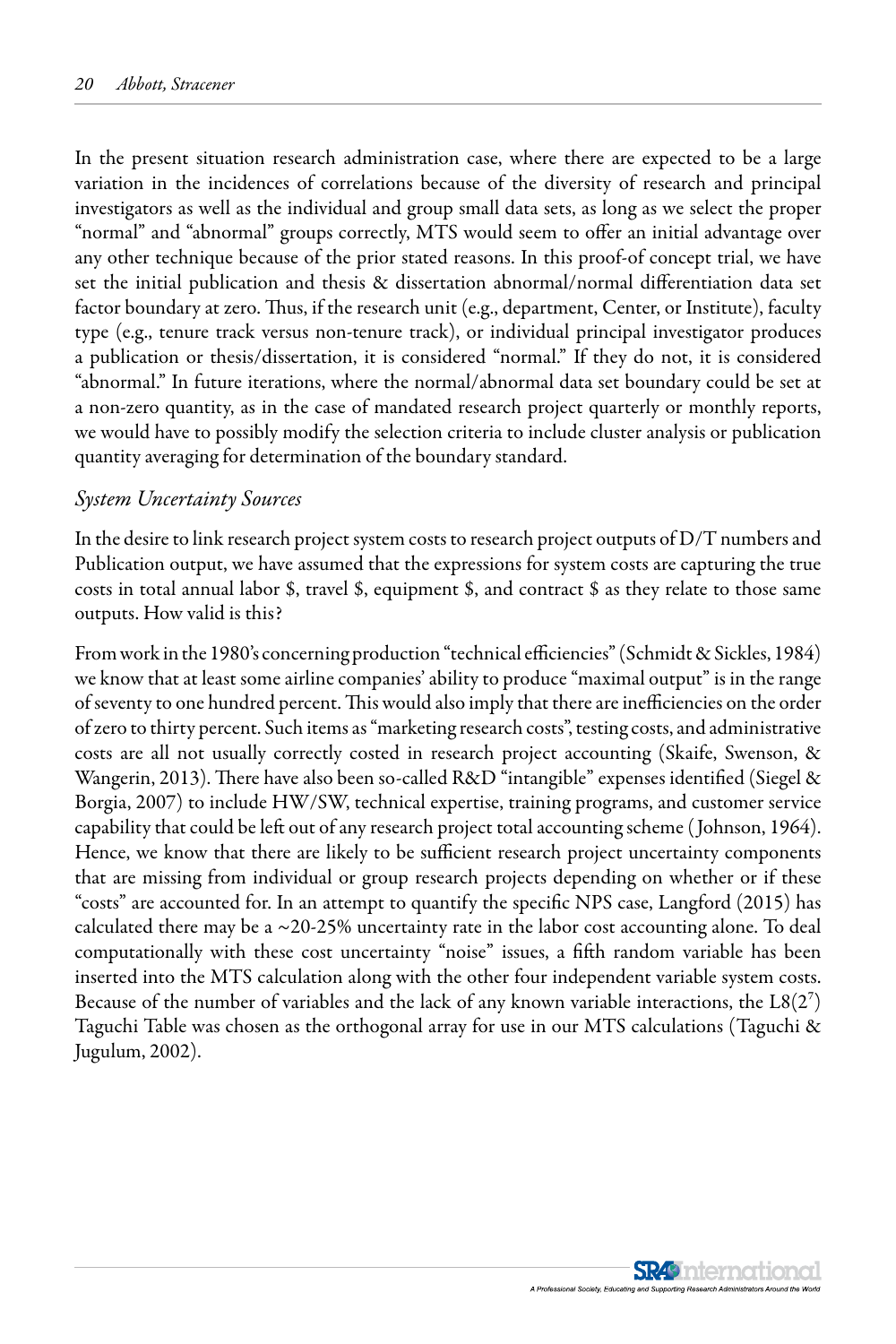## and the lack of any known variable interactions, the lack of any known variable interactions, the L8(27) of any known variable interactions, the lack of any known variable interactions, the lack of any known variable inter

#### *Data Sources* orthogonal array for use in our MTS calculations (Taguchi & Jugulum, 2002).

Between 2013 and 2015, the authors collected and reduced the 2010-2012 NPS FIO research output and matched them with the correlated system cost data for over three thousand research projects from fourteen different university departments, centers, and institutes in order to establish a possible basis for an additional system research administrative information metric tool. Dissertation and Thesis (D/T) and Publication (Pubs) specific MTS Gain factors were obtained for the fourteen research units as well as the faculty sub-unit type Tenure (TT), Non-Tenure Track (NTT), and individual Principal Investigators (PIs) in some cases.  $\frac{1}{\sqrt{2}}$  for the fourteen research units as well as the faculty sub-unit type  $\frac{1}{\sqrt{2}}$ 

## Data Summary

| <b>Fiscal Year</b> | <b>D/T MTS Gain Factor</b><br><b>Success Percentage</b> | <b>Pubs</b> MTS Gain Factor<br><b>Success Percentage</b> |  |
|--------------------|---------------------------------------------------------|----------------------------------------------------------|--|
| $\vert$ 10         | 78.5                                                    | 78.5                                                     |  |
|                    | 92.8                                                    | 857                                                      |  |
| 12                 |                                                         | 57.1                                                     |  |

*Data Summary Table 1.* NPS Group MTS Gain Factor Success Percentages.

| <b>Fiscal Year</b> | <b>D/T MTS Gain Factor</b><br><b>Success Percentage</b><br>(TT/NTT) | <b>Pubs MTS Gain Factor</b><br><b>Success Percentage</b><br><b>(TTATT)</b> |  |
|--------------------|---------------------------------------------------------------------|----------------------------------------------------------------------------|--|
|                    | 0/0                                                                 | 0/0                                                                        |  |
|                    | 7.1/14.2                                                            | 142/142                                                                    |  |
|                    |                                                                     |                                                                            |  |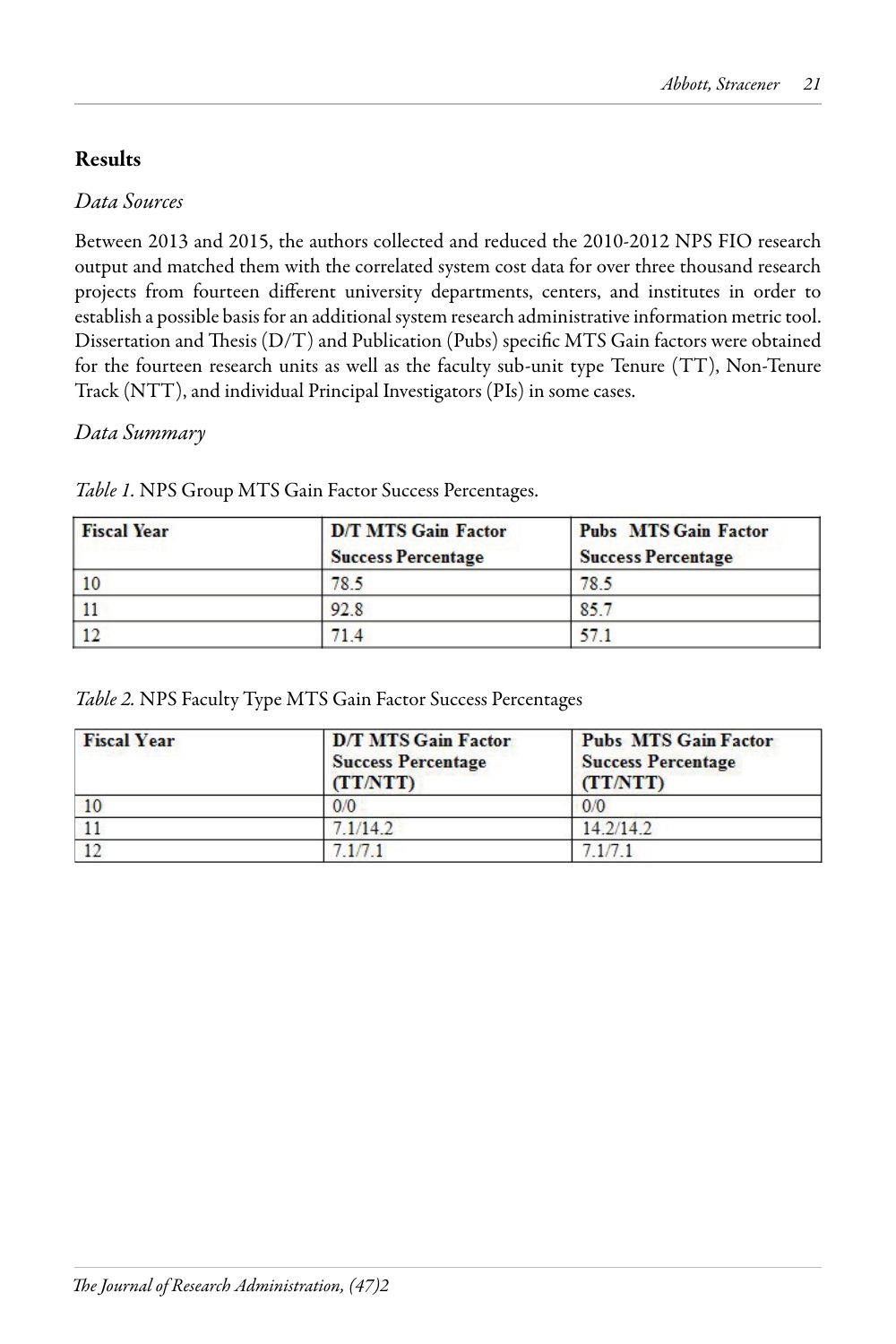| FY                                   | Labor<br><b>Budget</b><br>96 | <b>Travel</b><br><b>Budget</b><br>96 | Budget %                 | Equipment Contract Budget % |
|--------------------------------------|------------------------------|--------------------------------------|--------------------------|-----------------------------|
| 10                                   | 71                           | 06                                   | 04                       | .18                         |
| $\mathbf{11}$                        | 67                           | 06                                   | 009                      | 25                          |
| <b>Individual</b><br>Е               | 35                           | 09                                   | 02 <sub>z</sub>          | 53                          |
| Individual<br>в                      | 64                           | 03                                   | .001                     | 33                          |
| 12                                   | 82                           | 06                                   | .018                     | .09                         |
| T                                    | 87                           | 07                                   | 017                      | 05                          |
| <b>NTT</b>                           | 81                           | 06                                   | .018                     | .10                         |
| FY<br>D/T                            | Labor<br>Gain                | <b>Travel</b><br>Gain                | <b>Equipment</b><br>Gain | Contract<br>Gain            |
| 10                                   |                              |                                      |                          |                             |
| $\overline{\mathbf{u}}$              | 5.2                          | 4.75                                 | $-2.2$                   | $-1.5$                      |
| <b>Individual</b><br><b>ENTT</b>     | 5.37                         | $\mathbf{u}$                         | 6.9                      | 3.21                        |
| 12                                   | 3.68                         | 0.52                                 | 2.02                     | 0.58                        |
| <b>NTT</b>                           | 6.27                         | 591                                  | 4.15                     | 0.85                        |
| <b>FY Pubs</b>                       | Labor<br>Gain                | <b>Travel</b><br>Gain                | Equipment<br>Gain        | <b>Contracts Gain</b>       |
| 10                                   | 8.48                         | 4.91                                 | $-1.23$                  | 0.73                        |
| $\mathbf{u}$                         | 3.62                         | 424                                  | $-2.4$                   | 0.63                        |
| Individual<br><b>B</b> <sub>TT</sub> | 109.9                        | 41                                   | 52                       | 43                          |
| 12                                   | 1.79                         | 0.71                                 | $-0.56$                  | 0.93                        |
| <b>NTT</b>                           | 4.6                          | 1.04                                 | 2.39                     | 226                         |

Table 3. Group 4 Integrated TT/NTT/PI MTS Gain Factors vs. Budget Expenditure Percentages.

FY 11 D/T Note: FY11 MS Space (MD values: 1.56, 2.36, 2.42, 9.60). Reduced variable MS space (MD values: (1.35, 2.43). Correlation Coefficient= .98 FY10 - 12 Pubs Note: FY10 MS space (MD values: 1.19, 4.2, .71, 3.5). Reduced variable MS space (MD values: 1.31, 4.34, 3.97). Correlation Coefficient=.993; FY11 MS space (MD values: 2.69, 10.08, 1.81, 1.80. Reduced variable MS space (MD values: 1.89, 8.7, 1.3). Correlation Coefficient=.995; FY12 MS space (MD values: 6.93, 3.33, 3.71, 1.71). Reduced variable MS space (MD values: 5.5, 4.1, 1.9). Correlation Coefficient=.941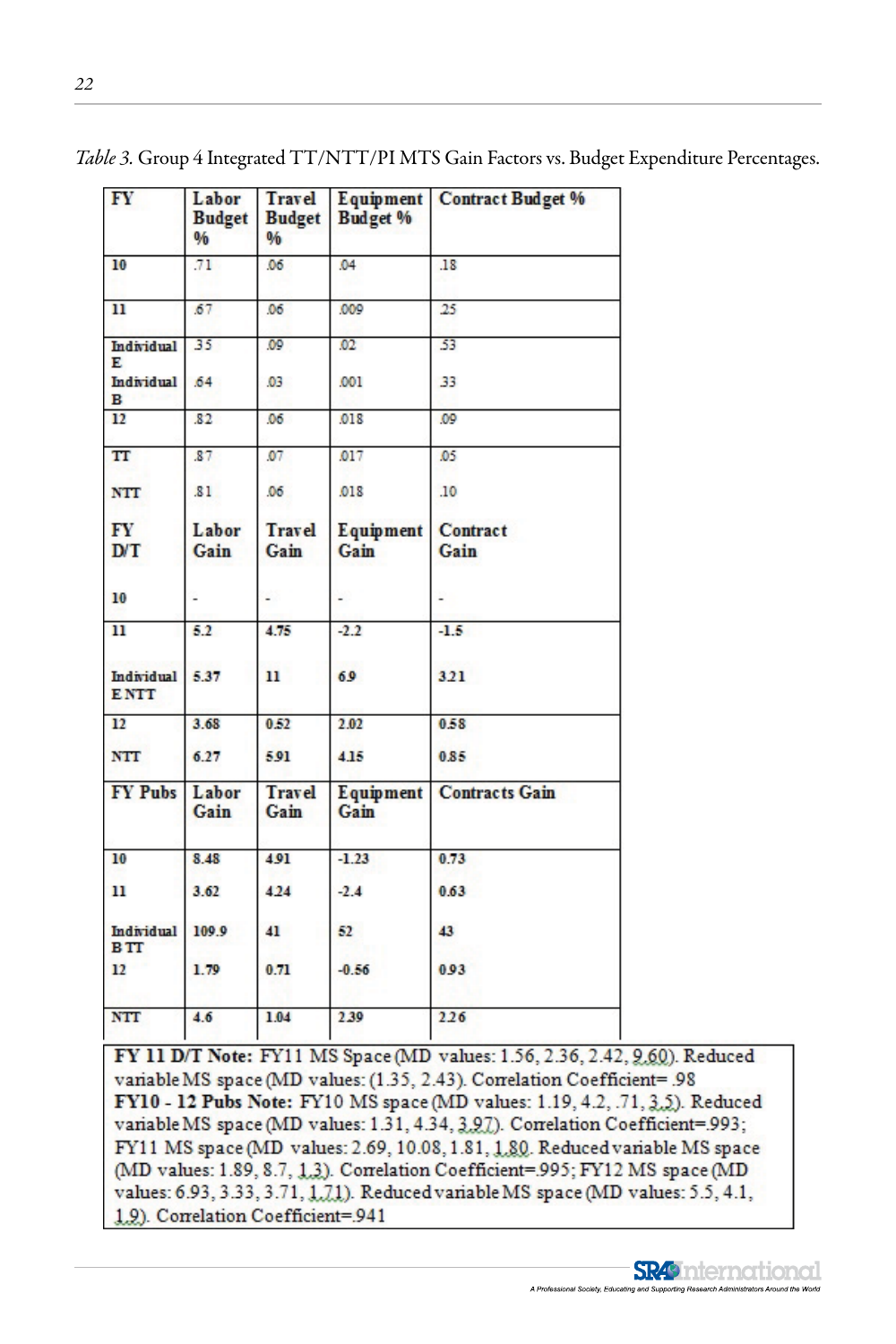| <b>Group 4 DT Data Set</b> | <b>Standard</b><br>Error(FY10, '11, '12) | <b>S/N Ratio(FY10,'11,'12)</b> |  |
|----------------------------|------------------------------------------|--------------------------------|--|
| Normal                     | $(-, 406, 266)$                          | $(-, 2.45.3.75)$               |  |
| Abnormal                   | $(-.180, .131)$                          | $(-5.54, 7.58)$                |  |
| Improvement                | .226135)                                 | $(-3.09.3.83)$                 |  |

*Lable 4.* Group 4 Calculated Sta *Table 4.* Group 4 Calculated Standard Errors and Signal-to-Noise Ratios for FY10-12 D/T Data.

Table 5. Group 4 Calculated Standard Errors and Signal-to-Noise Ratios for FY10-12 Pubs Data.

| <b>Group 4 Pubs Data Set</b> | <b>Standard</b><br>Error(FY10,'11,'12) | <b>S/N Ratio(FY10,'11,'12)</b> |
|------------------------------|----------------------------------------|--------------------------------|
| Normal                       | .185, .297, .200                       | 5.39, 3.35, 4.24               |
| Abnormal                     | 123.119.235                            | 8.124, 8.37, 4.98              |
| Improvement                  | .062. 178.035                          | 2.734, 5.02.0.74               |

for FY10-12  $\overline{\text{DT}}$  and Pubs Data. Table 6. Group 4 TT/NTT/Individual Calculated Standard Errors and Signal-to-Noise Ratios

| Group 4 NTT DT 11 Ind E | <b>Standard Error</b> | <b>S/N Ratio</b> |  |
|-------------------------|-----------------------|------------------|--|
| Normal                  | 461                   | 2.16             |  |
| Abnormal                | .0059                 | 169.18           |  |
| Improvement             | .46                   | 167.02           |  |

#### $T_{\text{S}}$  The  $\text{S}}$  TT<sub>ind</sub>ividual Calculated Standard Errors and Signal-to-Noise Ratios for Noise Ratios for Noise Ratios for Noise Ratios for Noise Ratios for Noise Ratios for Noise Ratios for Noise Ratios for Noise R **Discussion**

### Aligning Findings to the Research Questions  $\begin{array}{ccc} \circ & \circ & \circ \end{array}$

Reception 4. System to EIO Anglycia Mathod. The use of the Mahalanghia Transhi  $F_{\text{C}} = \sqrt{MTC} = 1 - 1.11$ associated degree of contribution to both of the identified Pubs and D/T outputs at the research and Institutes) covered in the fourteen groups researched provided MTS Gain Factors which identify the systems affecting research outputs. At the faculty sub-unit levels, as can be seen in Table 2, the percentages are much lower. This result is not surprising. All groups under MT. evaluation require both a minimum number of acceptable independent variable value sets as well as adherence to compliance rules for determining the validity/usefulness of the derived Mahalanobis Distance. In the case of TT and NTT there are simply less data available. For the maintenance research non-generation. Mahalanobis Distance. In the case of TT and NTT there are simply less data available. For t specific situation of individual NPS PIs researched, the situation is even worse. Over a three year period, only five individual PIs researched successfully developed MTS Gain Factors for the same reasons. The same MTS Gain Factors were also for individual years and hence, were not available for tracking over a multi-year period. Table 3 is used to display the integrated combined available for tracking over a multi-year period. Table 5 is used to display the integrated combine research group, faculty, and principal investigator results for one of the fourteen research groups observed. As can be seen, the differences are indicative of factors impacting research groups sub-elements of those groups.  $\frac{1}{1}$  is  $\frac{1}{2}$  is  $\frac{1}{2}$ System (MTS) method allows for determination of the specific system variables and their associated degree of contribution to both of the racinined T abs and D/T outputs at the research<br>unit levels. As can be seen in Table 1 the majority of NPS research units (Department, Centers, Mahalanobis Distance. In the case of TT and NTT there are simply less data available. For the  $\frac{1}{2}$  the display the integrated compiled research group, factor  $\frac{1}{2}$ Research Question 1: System to FIO Analysis Method. The use of the Mahalanobis Taguchi Table 2, the percentages are much lower. This result is not surprising. All groups under MTS observed. As can be seen, the differences are indicative of factors impacting research group and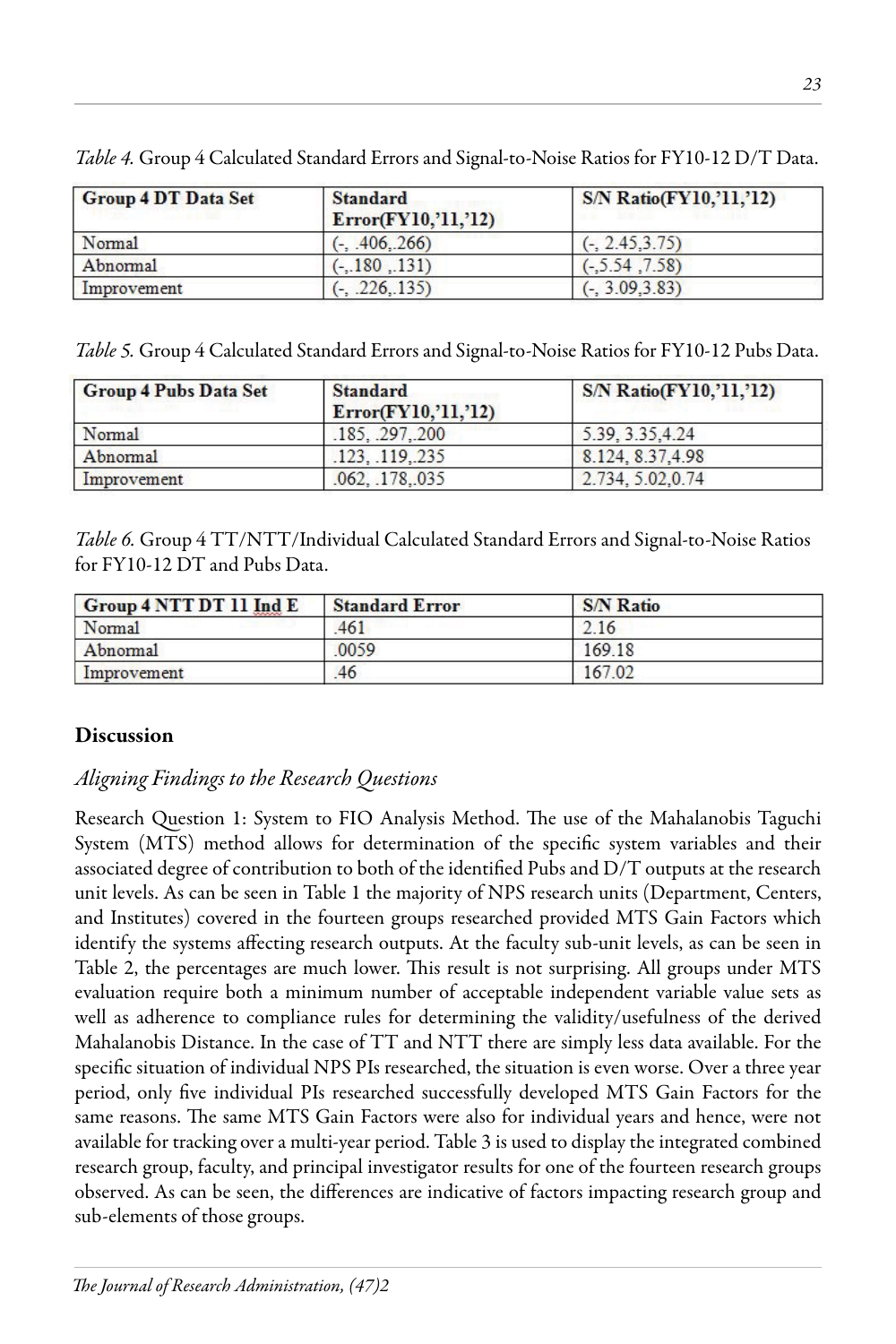Between FY10 and FY12, Group 4's total research budget increased 12%. D/T Gain Factor information was not available for FY10. For FY10, all abnormal D/T MD values were negative, negating any MTS Gain Factor results. Raw thesis and dissertation output numbers more than tripled from FY10 to FY12 for Group 4. In FY11, neither the Equipment nor Contract systems contributed to the generation of this group's D/T output as the MTS Gain Factors were both negative. Labor was seen as both the largest budget percentage as well as the largest system contributor to the generation of D/T output between FY11 and FY12.

The publication output numbers from this group increased 13% from FY10-FY12. What is interesting here is that the MTS Gain Factor numbers associated with the Equipment system for this group remained negative for the three year period. This means that the Equipment system variable is not seen as contributing to the Pubs outputs. More in-depth analysis of the specific dynamics of this group would have to be done to account for this.

While there were slight differences between TT and NTT budget percentages in FY12, the budget was dominated by the Labor system contribution. NTT personnel were responsible for thirty three percent of the raw dissertation and thesis output in FY12 and fifty percent of the publications raw output. The Labor system was also seen to dominate the contributions to NTT D/T and Pubs contribution outputs. Individual E produced twelve percent of the FY11 group raw dissertation and thesis output. Individual B produced thirty two percent of the FY11 raw publications output. For both individuals, there are substantial MTS Gain Factor system differences between them and the member research group MTS Gain Factors. Unfortunately, there was not enough data to support either a direct TT or NTT comparative analysis for these years. More in depth analysis of the specific dynamics of this group would have to be done to account for this.

Research Question 2: Research Administration Situational Awareness. By providing additional system information insight into the relevant output behaviors for research institutions, we provide an additional system contribution perspective valuable to the execution of research administration. As an example, if we have advance knowledge of macro research system changes (ex: changes to contracting or travel organization/policy execution), we may have advance knowledge of which specific research groups outputs may be vulnerable to those systems in the near term.

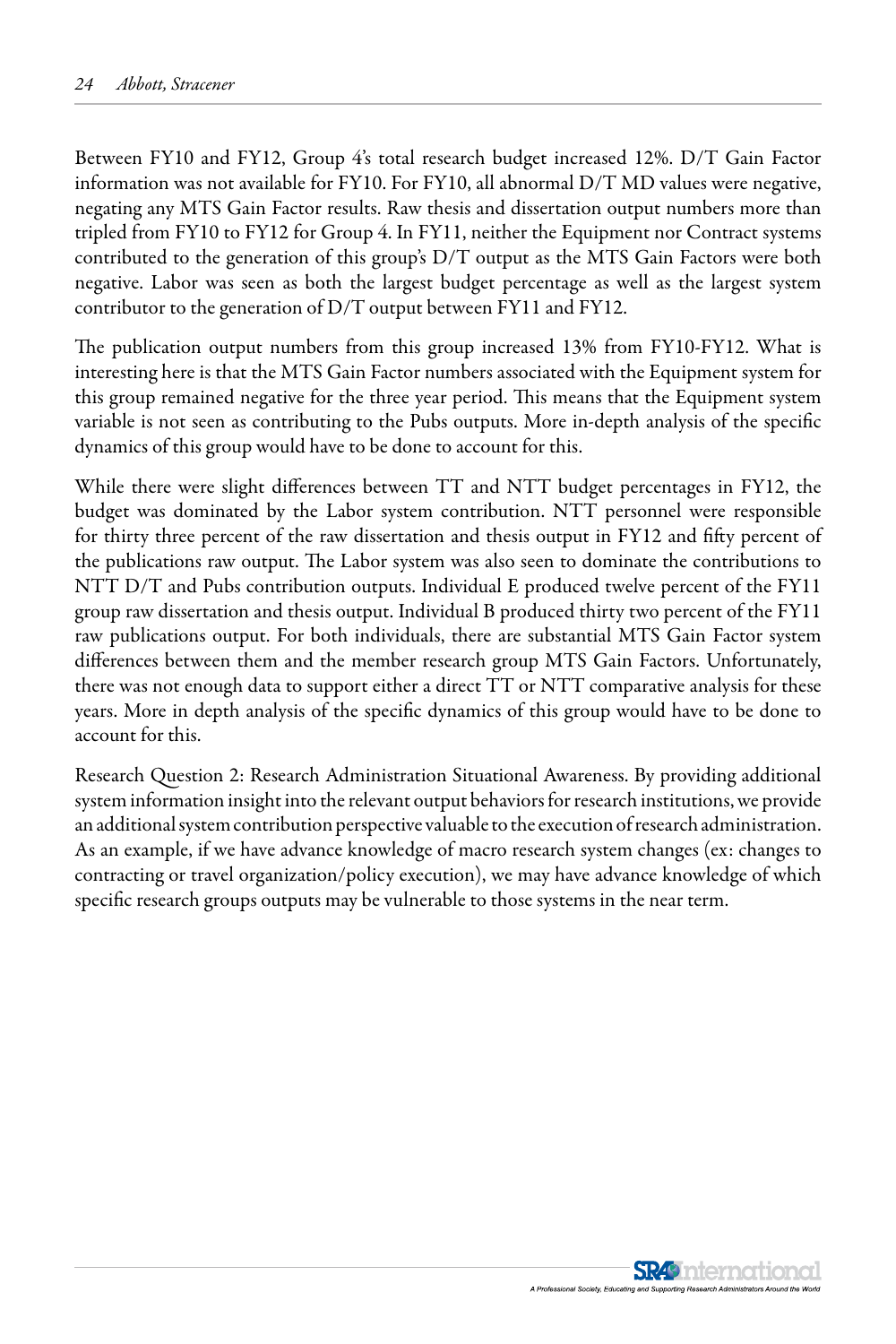## Conclusion

## *Summary*

This study addressed the postulated relationship between research system independent variables of Labor, Travel, Equipment, and Contract total annual cost and the dependent variables of total bi-annual publications/thesis & dissertation outputs. The three-year study data captured the identification of which research system variables are responsible for these same outputs by magnitude and degree. The findings of the study also help to identify which critical systems are responsible for research group outputs independent of budget percentage expenditures. At higher levels of research group fidelity, the MTS Gain Factor identification was shown to be problematic due to a combination of acceptable variable value sets as well as MTS compliance rules. Through such concrete research system identification, however, research administrative personnel may have the possibility of directly identifying the association between likely effects of reduced or affected research systems on the research outputs themselves.

## *Future Research*

The authors will continue to develop the system engineering-based FIO construct seen above to include possible extension to a non-research university laboratory data set case. The authors will also review any potential system structural effects that may have been responsible for the NPS results. As MTS has also been used to forecast other physical system multi-variate systems with success (Soylemezoglu, Sarangapani, & Saygin, 2011; Hu, Zhang, & Liang, 2013), we will specifically include this possibility in our future research administration information development construct.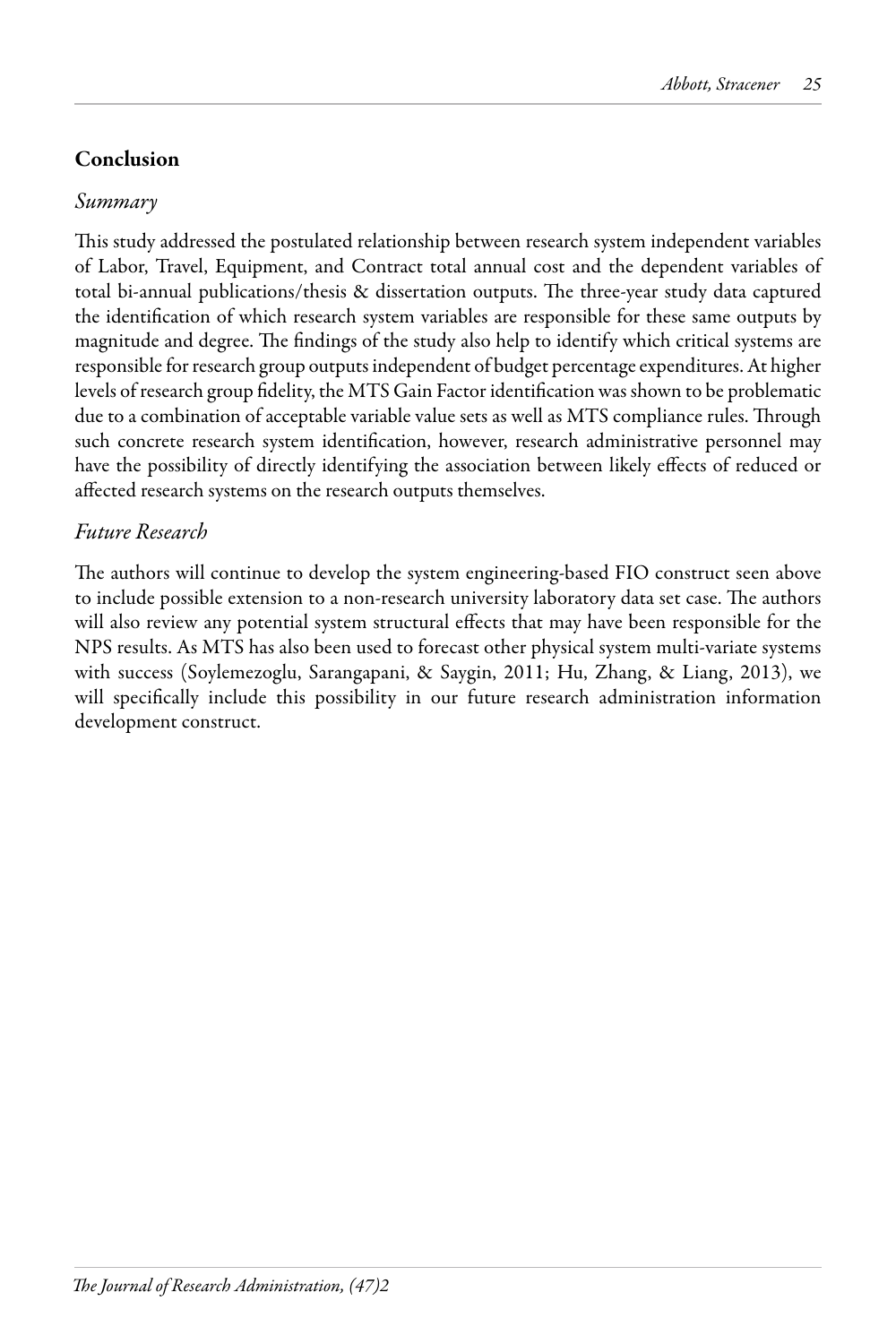### Author's Note

The research contained in this work has been derived from the lead author's continuing doctoral dissertation work. The lead author would like to acknowledge the contributions of Dr. Karl van Bibber and Dr. Jeff Paduan, NPS Deans of Research for providing inspiration and institutional data for this work. The views expressed in this article are those of the author and do not necessarily reflect the official policies, position, or views of the U.S. Department of Defense, the U.S. Department of the Navy, or the Naval Postgraduate School. The content has been cleared for unlimited public release with no restrictions.

### Rodman P. Abbott, BA, MS, MSIB, PhD

Program Manager Naval Post Graduate School Naval Research Program 699 Dyer Road, Halligan Hall, Room 201A Monterey, CA 93940 (831) 656-2579 rpabbott@nps.edu

### Jerrell Stracener, PhD

Founding Director, Department of Engineering Management, Information, and Systems Department of EMIS Lyle School of Engineering Southern Methodist University P.O. Box 750123 Dallas, TX 75275-0123 jerrells@lyle.smu.edu (214) 768-1535

*Jerrell Stracener* is Professor of Practice and founding Director of the Southern Methodist University (SMU) Systems Engineering Program. He teaches graduate-level courses in engineering probability and statistics, systems reliability and supportability analysis, integrated logistics support (ILS), and supervises PhD student research. He is the SMU Lead Senior Researcher in the U.S. DoD-sponsored Systems Engineering Research Center (SERC). Prior to joining SMU full time in January 2000, Dr. Stracener was employed by LTV/Vought/Northrop Grumman where he conducted and directed systems engineering studies and analysis, and systems reliability and supportability projects and was ILS program manager, on many of the nation's most advanced military aircraft. Jerrell served in the U.S. Navy and was co-founder and leader of the SAE Reliability, Maintainability and Supportability (RMS) Division (G-11). He is an SAE Fellow and AIAA Associate Fellow. Dr. Stracener earned PhD and MS degrees in Statistics from SMU and a BS in Math from Arlington State College (now the University of Texas at Arlington)

Correspondence concerning this article should be addressed to Rodman Abbott, 699 Dyer Road, Halligan Hall, Room 201A. Monterey, CA 93940.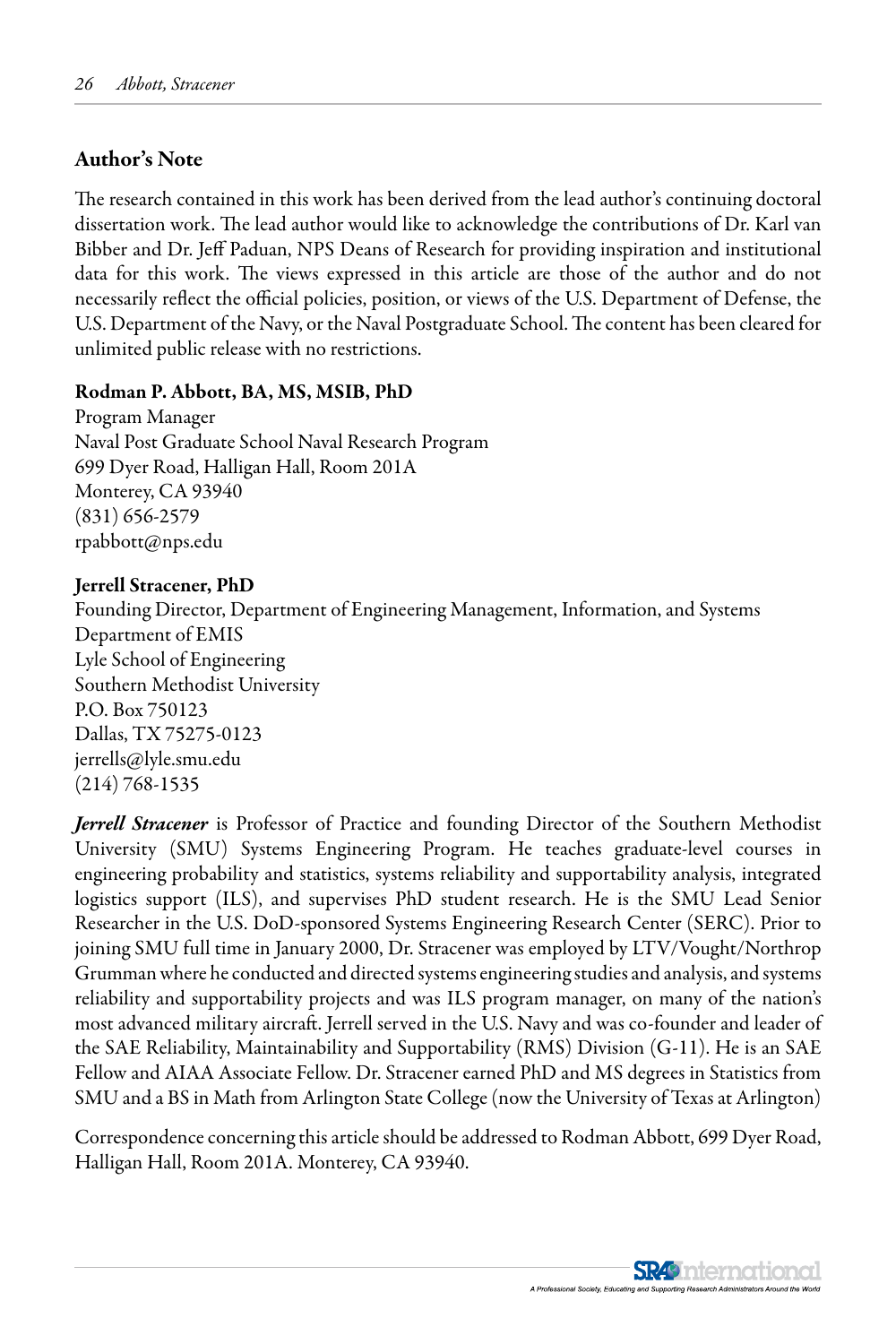## References

- Adams, J. (2009). The use of bibliometrics to measure research quality in UK higher education institutions. *Archivum Immunologiae et Therapiae Experimentalis, 57*(1), 19–32. doi:10.1007/s00005-009-0003-3
- Atkinson, A. A., Waterhouse, J. H., & Wells, R. B. (1997). A stakeholder approach to strategic performance measurement. *Sloan Management Review, 38*(3), 25–37.
- Beamon, B. (1998). Supply chain design and analysis: models and methods. *International Journal of Production Economics, 55*(3), 281–294. doi:10.1016/S0925-5273(98)00079-6

Blanchard, B. (1998). *Systems engineering management* (2nd ed.). New York: John Wiley & Sons.

- Boardman, J., DiMario, M., Sauser, B., & Verma, D. (2006). *System of systems characteristic and interoperability in joint command and control.* Paper presented at the Annual System of Systems Engineering Conference, Ft. Belvoir, Virginia, Defense Acquisition University, July 25-26, 2006.
- Boehm, B., Abts, C., Brown, A. W., Chulani, S., Clark, B. K., Horowitz, E., Steece, B., & Reifer, D. (2000). *Software cost estimation with COCOMO II*. Upper Saddle River, NJ: Prentice-Hall.
- Boell, S. K., & Wilson, C. S. (2010). Journal impact factors for evaluating scientific performance: Use of h-like indicators. *Scientometrics, 82*(3), 613-626. doi:10.1007/ s11192-010-0175-y
- Bosch, A., & Taylor, J. (2011). A proposed framework of institutional research development phases. *Journal of Higher Education Policy and Management, 33*(5), 443-457. doi:10.1080/ 1360080X.2011.585742
- Boyer, E. L. (1996). From scholarship reconsidered to scholarship assessed. *Quest, 48*(2), 129-139. doi:10.1080/00336297.1996.10484184
- Busi, M., & Bitici, U. (2006) Collaborative performance management: Present gaps and future research. *International Journal of Productivity and Performance Management, 55*(1), 7-25. doi:10.1108/17410400610635471
- Chen, L., Shen, G., & Fang, Y. (2010). *Comparative study of input-output efficiency on college scientific research*. Paper presented at the 2nd International Workshop on Database Technology and Applications, Wuhan, China, November 27-28, 2010. doi:10.1109/ DBTA.2010.5659057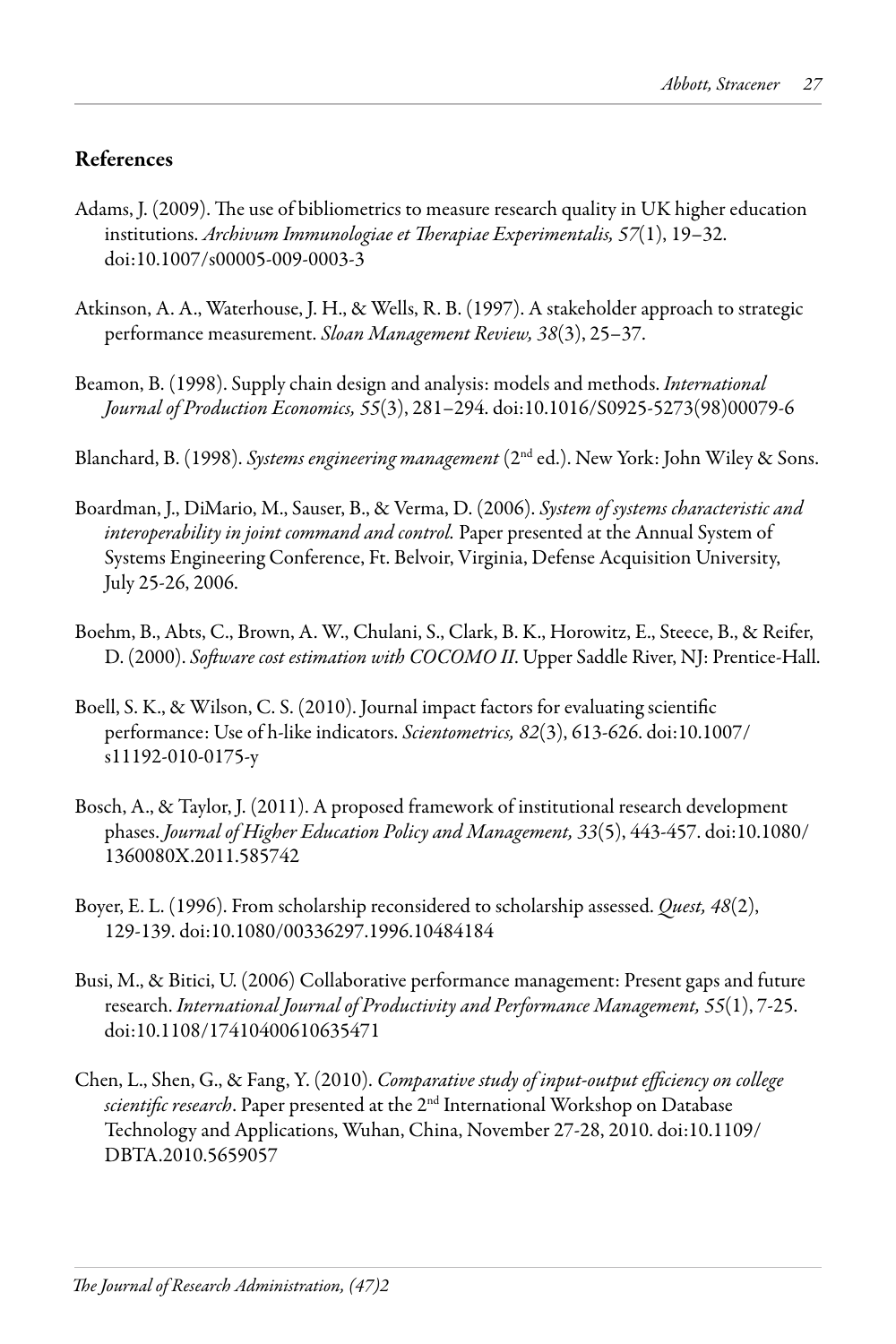- Cowan, F. S., Allen, J. K., & Mistree, F. (2006). Functional modelling in engineering design: A perspectival approach featuring living systems theory. *Systems Research and Behavioral Science, 23*, 365–381. doi:10.1002/sres.733
- DeLaurentis, D., & Callaway, R. K. (2004). System-of-systems perspective for public policy decisions. *Review of Policy Research, 21*(6), 829–837. doi:10.1111/j.1541-1338.2004.00111.x
- DeLaurentis, D. (2007). *Research foundations.* West Lafayette, IN: School of Aeronautics and Astronautics, Purdue University.
- Engell, S. (2014). *Cyber physical SoS-Definition and core research and development areas.*  Working paper of the Support Action CPSoS. Retrieved from http://www.cpsos.eu/ wp-content/uploads/2015/07/CPSoS-Scope-paper-vOct-26-2014.pdf
- Folan, P., & Browne, J. (2005). A review of performance measurement: Towards performance management. *Computers in Industry, 56*(7), 663–680. doi:10.1016/j.compind.2005.03. 001
- Frenz, P., Roedler, G., Gantzer, D. J., & Baxter, P. (2010). *Systems engineering measurement primer: A basic introduction to measurement concepts and use for systems engineering* (Version 2.0). San Diego, CA: International Council on System Engineering (INCOSE), INCOSE-TP-2010-005-02.
- Garcia-Perez, M. A. (2009). A multidimensional extension to Hirsch's h-index. *Scientometrics, 81*(3), 779-785. doi:10.1007/s11192-009-2290-1
- Gorod, A., Sauser, B., & Boardman, J. (2008). System-of-systems engineering management: A review of modern history and a path forward. *IEEE Systems Journal, 2*(4), 484–499.
- Grieb, T., Horon., J., Wong, C., Durkin, J., & Kunkel, S. (2014). Optimizing institutional approaches to enable research. *Journal of Research Administration, 45*(2).
- Gustad, J. W. (1961). Policies and practices in faculty evaluation. *Educational Record, 42*, 194-211.
- Haines, N. (2012). Metrics for research administration offices (Parts 1/2). *Journal of Clinical Research Best Practices, 8*(6/7). Retrieved from www.huronconsultinggroup.com/
- Haley, R. (2009). A framework for managing core facilities within the research enterprise. *Journal of Biomolecular Techniques, 20*(4), 226-230.
- Haley, R. (2011). Institutional management of core facilities during challenging financial times. *Journal of Biomolecular Techniques, 22*(4), 127-130.

**SR49** International A Professional Society, Educatin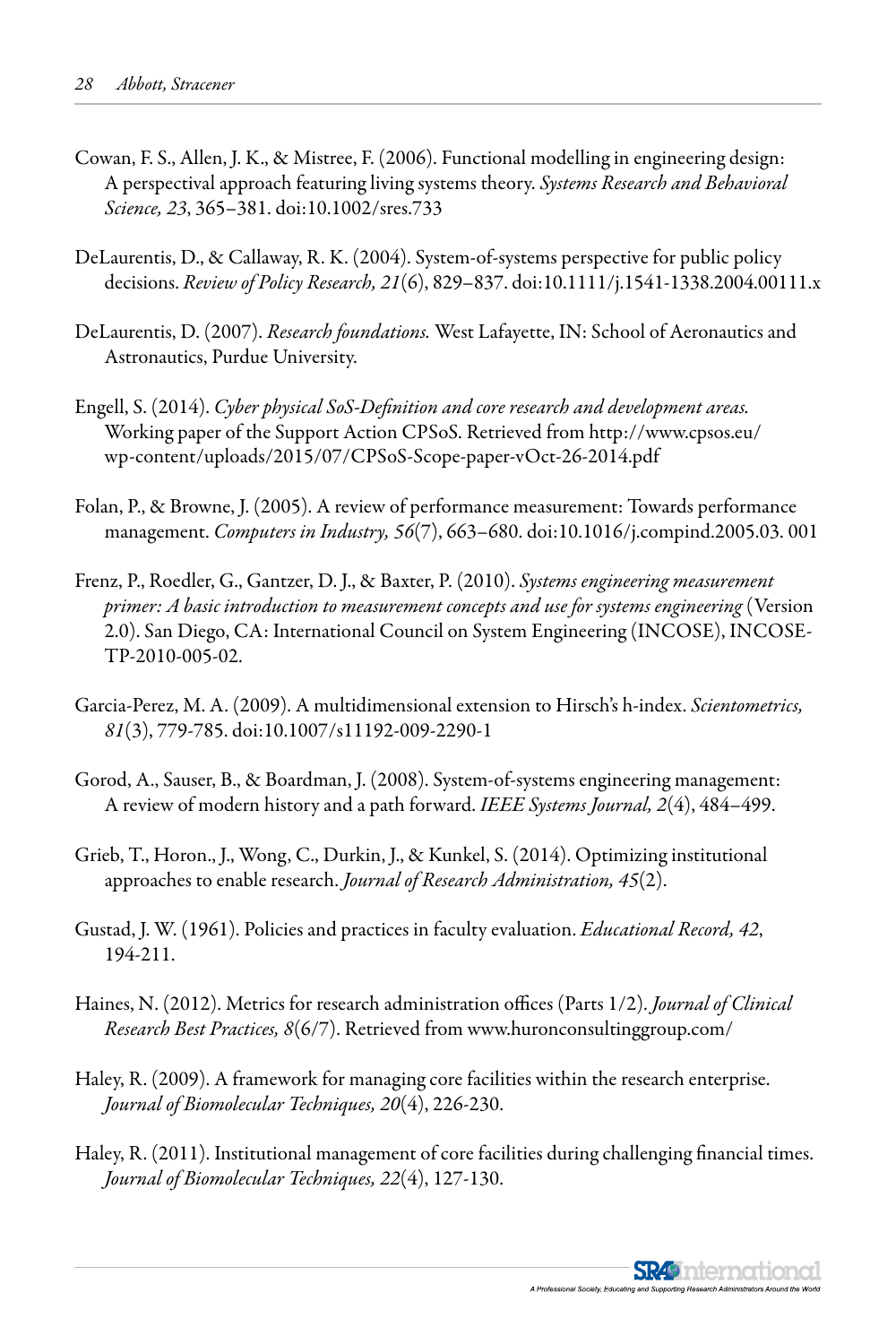- Holcomb, S. (2016). *Mahalanobis Taguchi System (MTS) for pattern recognition, prediction, and optimization*. MODSIM World, Paper No. 34. Retrieved from http://www.modsim world. org/papers/2016/Mahalanobis\_Taguchi\_System\_for\_Pattern\_Recognition\_Prediction\_ and\_Optimization.pdf
- Hu, J., Zhang, L., & Liang, W. (2013). Dynamic degradation observer for bearing fault by MTS-SOM system. *Mechanical Systems and Signal Processing, 36*(2), 385-400. doi:10.1016/j.ymssp.2012.10.006
- INCOSE. (2006, June). *Systems engineering handbook: A guide for system life cycle processes and activities* (version 3). Retrieved from http://www.las.inpe.br/~perondi/21.06.2010/ SEHandbookv3.pdf
- International Organization for Standardization. (2007). *ISO/IEC 15939: 2007: Systems and software engineering-Measurement process*. Retrieved from http://www.iso.org/iso/ catalogue\_detail.htm?csnumber=44344
- Iyengar, R., Wang, Y. P, Chow, J., & Charney, D. S. (2009). An integrated approach to evaluate faculty members' research performance. *Academic Medicine, 84*(11), 1610-1616.
- Jamshidi, M. (2009). *System of systems engineering: principles and applications*. Boca Raton, FL: CRC Press.
- Kim, D. S., & Porter, B. (2007). Handling granularity differences in knowledge integration. *Association for the Advancement of Artificial Intelligence*. Retrieved from http://www.aaai.org
- Kirkland, J. (2008). University research management: An emerging profession in the developing world. *Technology Analysis and Strategic Management, 20*(6), 717-726. doi:10.1080/09537320802426416
- Kossiakoff, A., & Sweet, W. N. (2003). *Systems engineering principles and practice*. Hoboken, NJ: John Wiley & Sons.
- KUALI. (2014). KUALI Financial System. Retrieved from http://www.kuali.org/kfs
- Kuhn, T. S. (1962). *The structure of scientific revolutions*. Chicago, IL: University of Chicago Press.
- Kumano, S., Mikami, N., & Aoyama, K. (2011). *Advanced gas turbine diagnostics using pattern recognition*. Paper presented at the ASME 2011 Turbo Expo, Volume 3, Vancouver, British Columbia, Canada, June 6–10, 2011. Paper No. GT2011-45670, pp. 179-187. doi:10.1115/GT2011-45670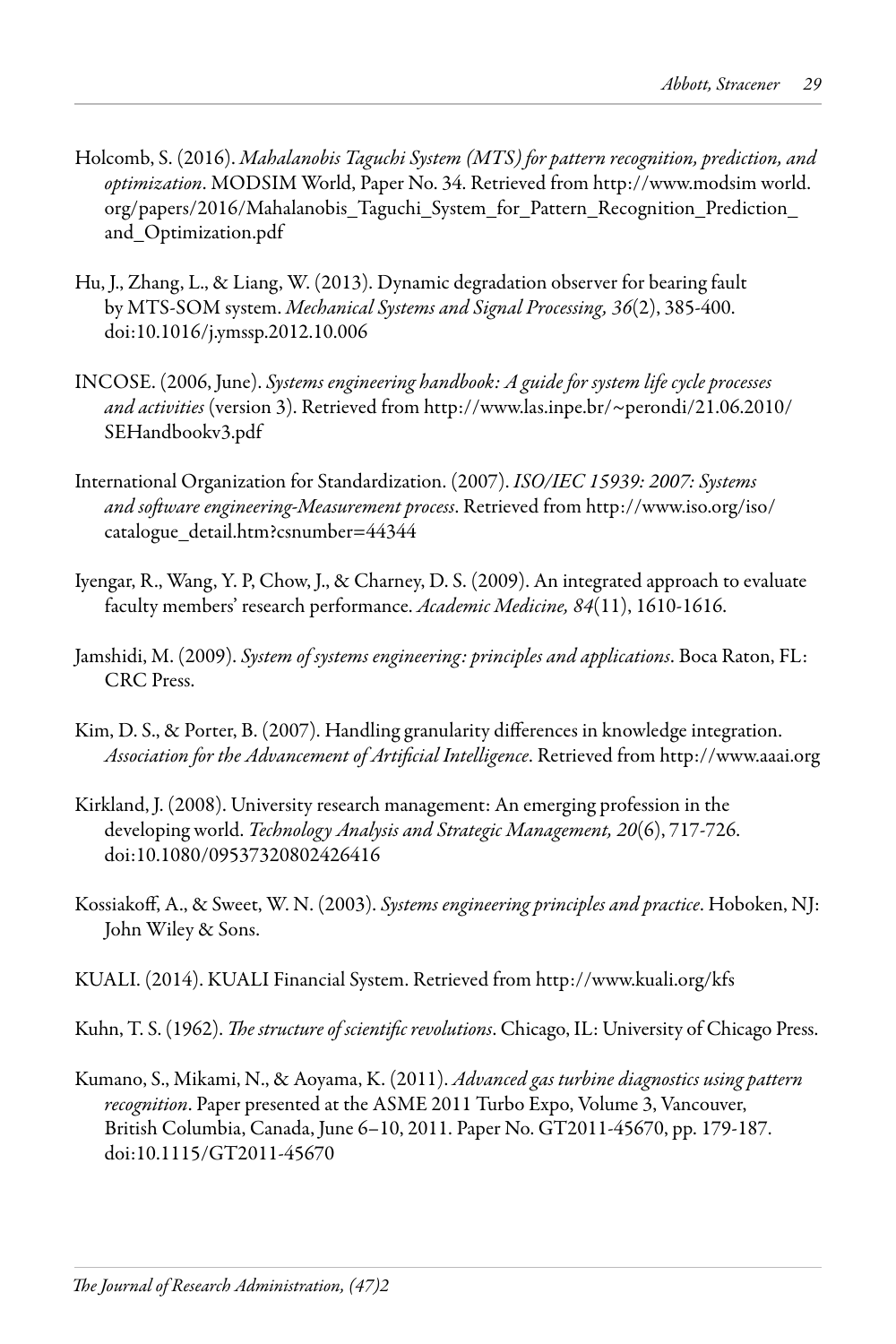- Langford, G. (2007). *Fundamentals of management for systems engineering*. Paper presented at the NDIA 10<sup>th</sup> Annual Systems Engineering Conference, San Diego, California, October 22-25, 2007.
- Langford, G. O. (2012). *Engineering systems integration: Theory, metrics, and methods*. New York: CRC Press.
- Langford, G. O. (2015). Personal communication.
- Macbryde, J. C., & Mendibil, K. (2003). Designing performance measurement systems for teams: Theory and practice. *Management Decision, 41*(8), 722-33. doi:10.1108/00251740310496233
- Maier, M. W. (1998). Architecting principles for systems-of-systems. *Systems Engineering, 1*(4), 267-284. doi:10.1002/(SICI)1520-6858(1998)1:4<267::AID-SYS3>3.0.CO;2-D
- Mezrich, R., & Nagy, G. (2007). The academic RVU: a system for measuring academic productivity. *Journal of the American College of Radiology, 4*(7), 471-478. doi:10.1016/j. jacr.2007.02.009
- Mintzberg, H. (1979). *The structuring of organization: A synthesis of the research*. Englewood Cliffs, NJ: Prentice-Hall.
- Newlyn, W. T. (1978). *Theory of money*. Oxford University Press.
- Nguyen, T., Huong, L., & Meek, V. L. (2015). Key considerations in organizing and structuring university research. *The Journal of Research Administration, 46*(1), 41-62.
- NPS. (2014). Retrieved from http://intranet.nps.edu/
- Pettigrew, A., Lee, M., Meek, L., & Barros, F. B. D. (2013). A typology of knowledge and skills requirements for effective research and innovation management. In A. Olsson, & L. Meek (Eds.), *Effectiveness of research and innovation management at policy and institutional levels: Cambodia, Malaysia, Thailand and Vietnam* (pp. 29-74). OECD Publishing. Retrieved from https://www.oecd.org/
- Schmidt, P., & Sickles, R. (1984). Production frontiers and panel data. *Journal of Business & Economic Statistics, 2*(4), 367-374. doi:10.2307/1391278
- Sidiropoulos, A., Katsaros, D., & Manolopoulos, Y. (2007). Generalized Hirsch h-index for disclosing latent facts in citation networks. *Scientometrics, 72*(2), 253–280. doi:10.1007/ s11192-007-1722-z

**SR49** International A Professional Society, Educatin